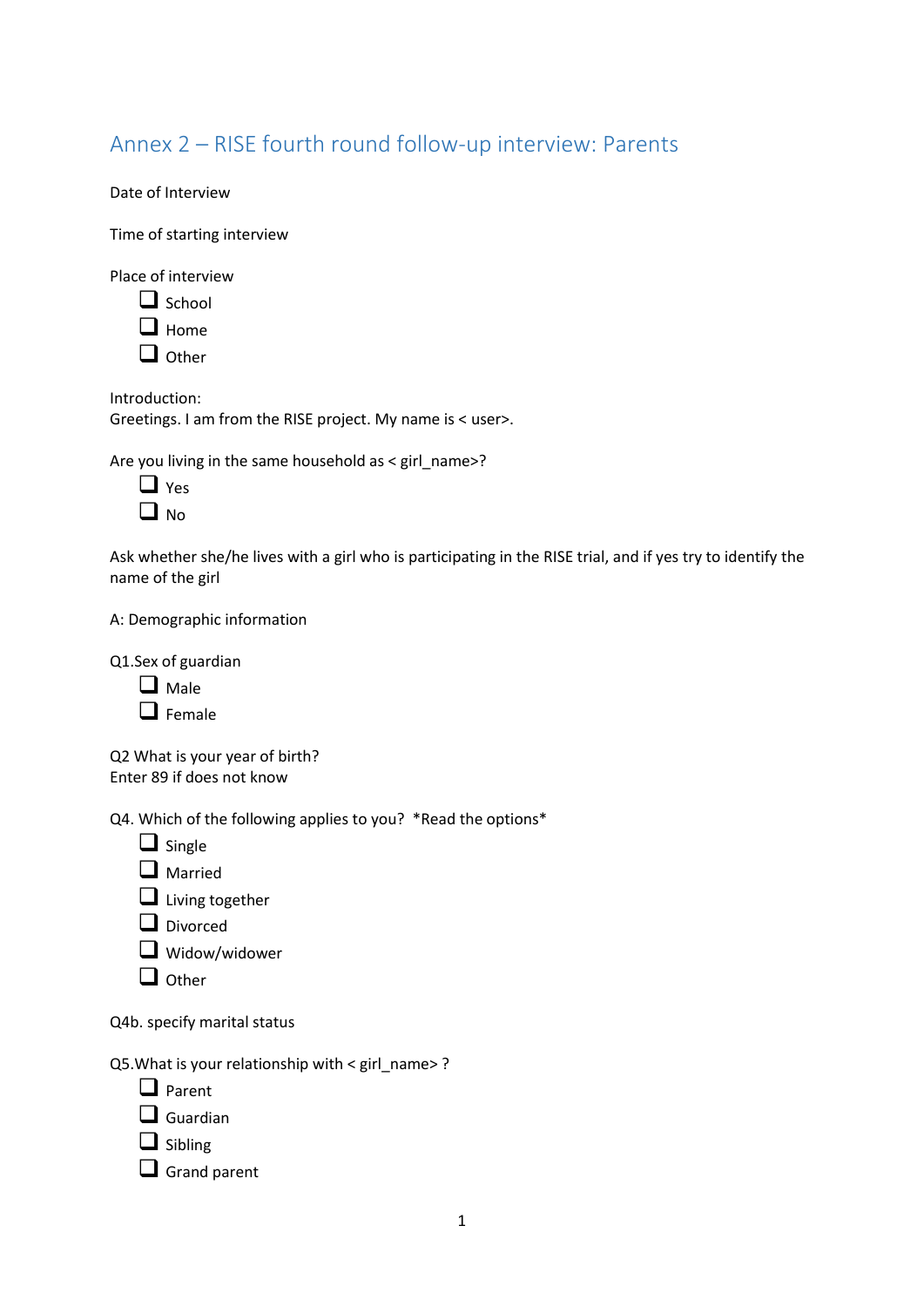❑ Other

Q5b. specify relationship

Q6.Are you the head of the household?

| ς<br>۳ |
|--------|
| G      |

Q7. What is the sex of the head of the household?

❑ Male

❑ Female

Q8.What is the highest level of education that the head of household ("you" if the respondent is the head of household) has attended?



 $\Box$  No formal education

❑ Primary

■ Junior secondary

❑ Senior secondary

❑ Certificate/diploma

❑ University

Q10.What is the occupation of the head of household? ("you" if the respondent is the head of household)

- ❑ Self-employed agriculture
- ❑ Self-employed in (small or big) business/trade
- ❑ Employed
- ❑ Retired

□ Daily wage laborer

❑ Not working

 $\Box$  Not earning any income

❑ Other

Q11. How many people usually live in your household now? Exclude visitors and children in boarding school

Q12. How many of these household members are children under the age of 5 years? Check the response entered in Q12. It should not be higher than the response in Q11.

# **B: FOOD EXPENDITURES**

Q13a. Who usually makes food purchases in the household? \*More than option is possible\*

❑ Respondent

❑ Someone else

Q13b. Specify

\*Mention the RELATIONSHIP to the girl (RISE participant), NOT the name\*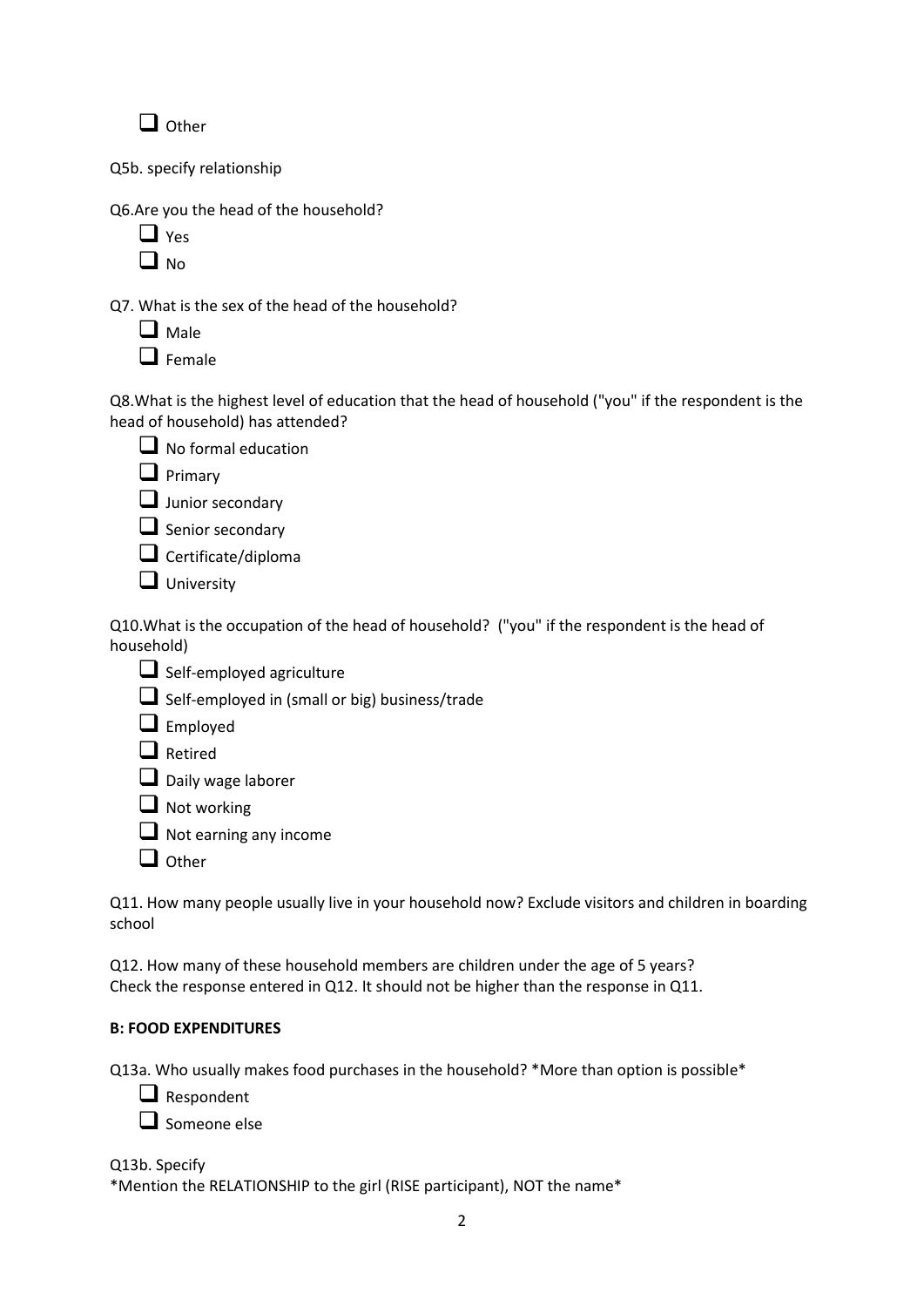**Q14. I am going to mention a number of food items. In the last 7 days how much was the APPROXIMATE total cost of what was consumed of each of them? We want to know both about food which was purchased and about food that was produced at home. These foods may have been purchased or produced in the last 7 days or more. So when I refer to foods you have used in the last 7 days, please include foods that were carried over from last week in your answers. Do not include foods consumed in relation to funerals or weddings**.

14a. I am first going to ask you about different kinds of meat. I start with beef. In the last 7 days, did your household consume beef?



What do you estimate was the APPROXIMATE total cost of all the beef consumed in the last 7 days? \*Enter 999 if does not know\*

Does this include the beef that was bought or produced earlier but was consumed in the last 7 days? \*\*If not, go back and adjust the amount\*\*

b. In the last 7 days, did your household consume pork?

| 1 | S<br>ρ |
|---|--------|
| L | No     |

What do you estimate was the APPROXIMATE total cost of all the pork consumed in the last 7 days?

Does this include the pork that was bought or produced earlier but was consumed in the last 7 days? \*\*If not, go back and adjust the amount\*\*

c. In the last 7 days, did your household consume Chicken?



What do you estimate was the APPROXIMATE total cost of all the Chicken consumed in the last 7 days?

\*Enter 999 if does not know\*

Does this include the chicken that was bought or produced earlier but was consumed in the last 7 days? \*\*If not, go back and adjust the amount\*\*

d. In the last 7 days, did your household consume Fish?



What do you estimate was the APPROXIMATE total cost of all the Fish consumed in the last 7 days? \*Enter 999 if does not know\*

Does this include the fish that was bought or fished earlier but was consumed in the last 7 days? \*\*If not, go back and adjust the amount\*\*

e. In the last 7 days, did your household consume Kapenta?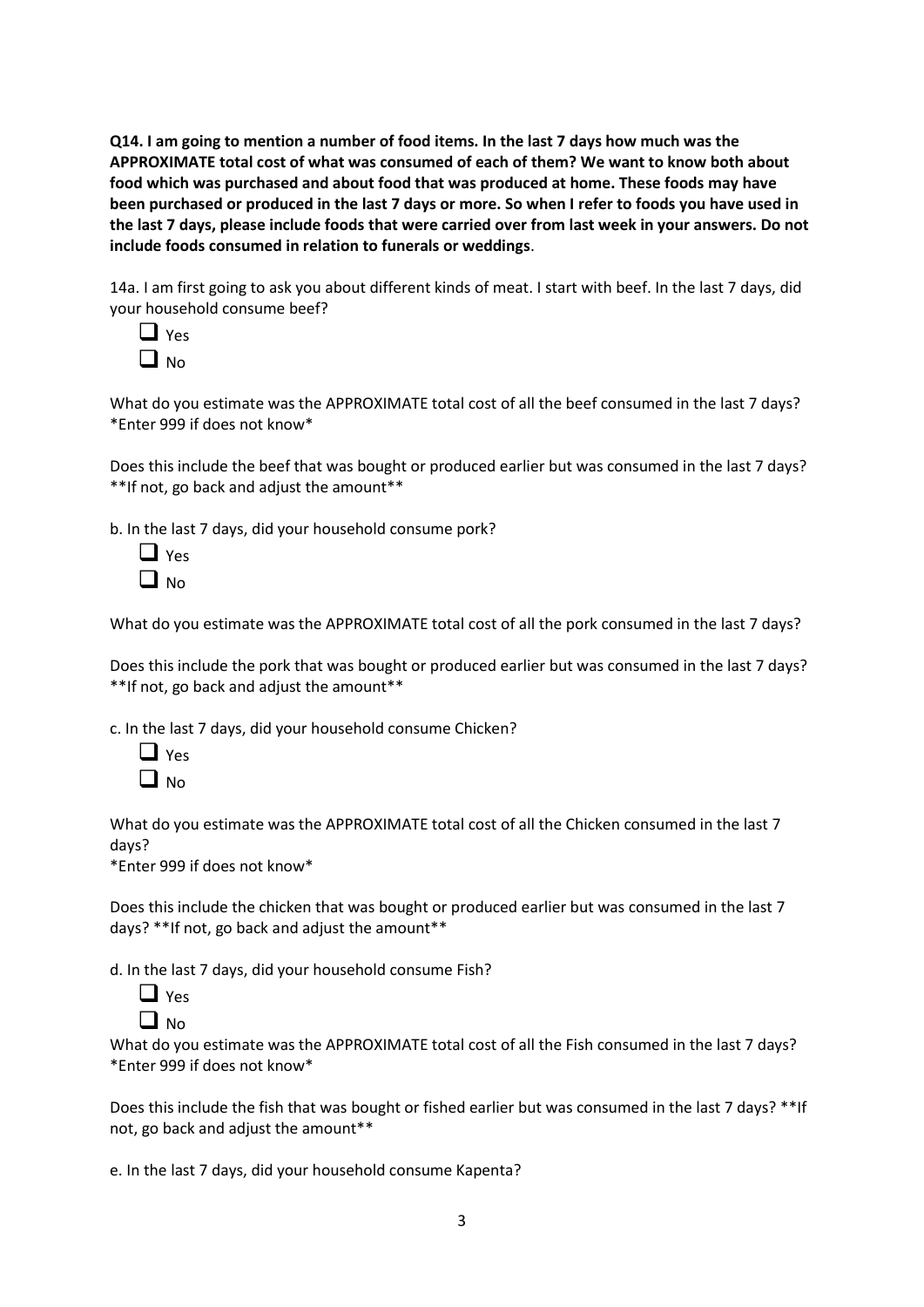

What do you estimate was the APPROXIMATE total cost of all the Kapenta consumed in the last 7 days?

\*Enter 999 if does not know\*

Does this include the kapenta that was bought or fished earlier but was consumed in the last 7 days? \*\*If not, go back and adjust the amount\*\*

f. In the last 7 days, did your household consume Rice?

| ς |
|---|
|   |

What do you estimate was the APPROXIMATE total cost of all the Rice consumed in the last 7 days? \*Enter 999 if does not know\*

Does this include the rice that was bought or produced earlier but was consumed in the last 7 days? \*\*If not, go back and adjust the amount\*\*

g. In the last 7 days, did your household consume Beans?

| 1 | es     |
|---|--------|
| L | o<br>N |

What do you estimate was the APPROXIMATE total cost of all the Beans consumed in the last 7 days? \*Enter 999 if does not know\*

Does this include the beans that was bought or produced earlier but was consumed in the last 7 days? \*\*If not, go back and adjust the amount\*\*

h. In the last 7 days, did your household consume mealie meal?

| ŝ<br>۳ |
|--------|
| n      |

What do you estimate was the APPROXIMATE total cost of all the mealie meal consumed in the last 7 days?

\*Enter 999 if does not know\*

Does this include the mealie meal that was bought or produced earlier but was consumed in the last 7 days? \*\*If not, go back and adjust the amount\*\*

k. In the last 7 days, did your household consume ground nuts?



What do you estimate was the APPROXIMATE total cost of all the ground nuts consumed in the last 7 days?

\*Enter 999 if does not know\*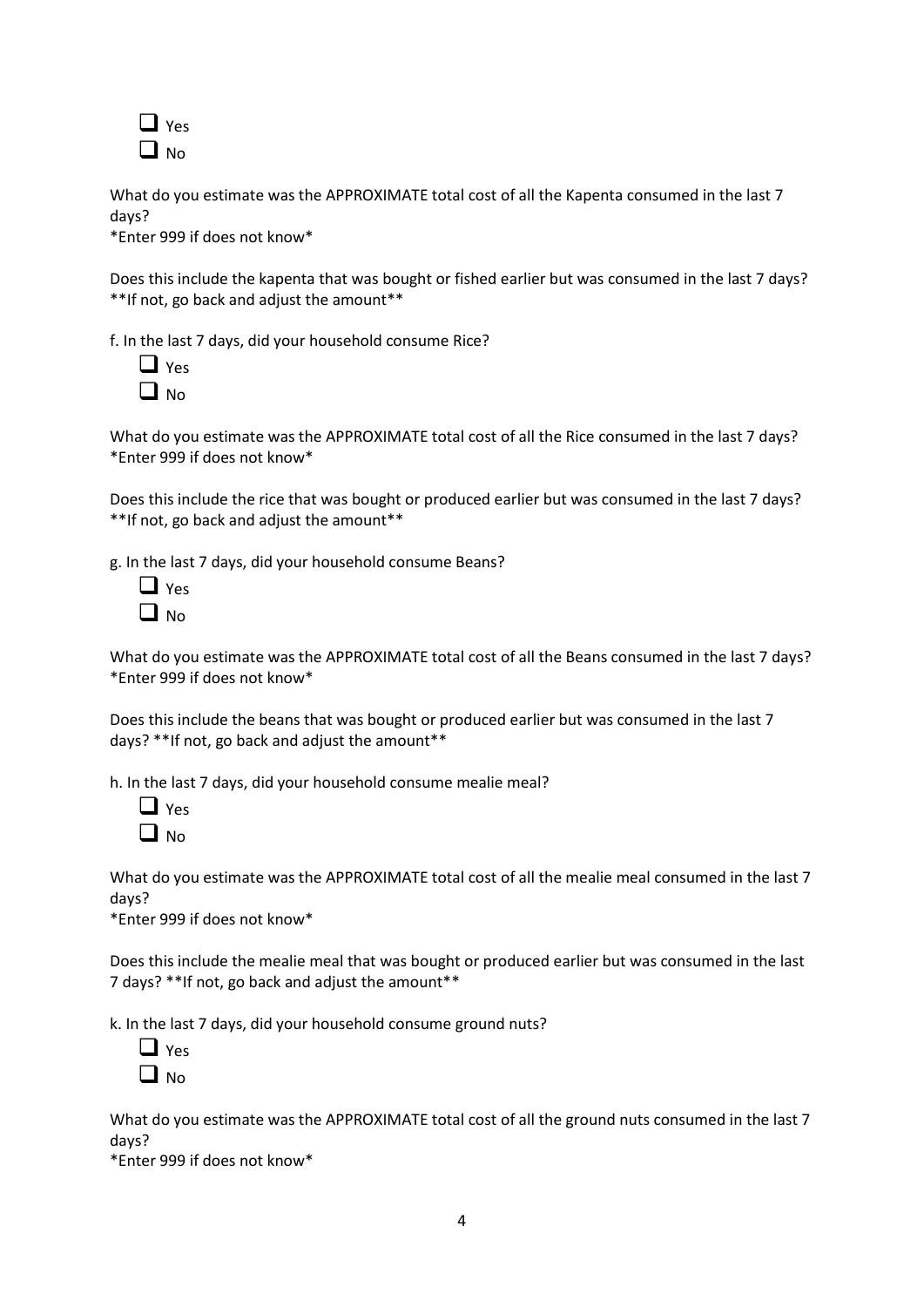Does this include the ground nuts that were bought or produced earlier but were consumed in the last 7 days? \*\*If not, go back and adjust the amount \*\*

l. Yesterday, did your household consume Sugar?

| ς<br>٠ |
|--------|
|        |

What do you estimate was the APPROXIMATE total cost of all the Sugar consumed yesterday? \*Enter 999 if does not know\*

n. Yesterday, did your household consume Cooking oil?

| ς |
|---|
|   |

What do you estimate was the APPROXIMATE total cost of all the Cooking oil consumed yesterday? \*Enter 999 if does not know\*

p. Yesterday, did your household consume Tomatoes?

| 1      | ς<br>e |
|--------|--------|
| L<br>L | N٥     |

What do you estimate was the APPROXIMATE total cost of all the Tomatoes consumed yesterday? \*Enter 999 if does not know\*

q. Yesterday, did your household consume Onions?

| ı | es |
|---|----|
| L | Nο |

What do you estimate was the APPROXIMATE total cost of all the Onions consumed yesterday? \*Enter 999 if does not know\*

r. In the last 7 days, did your household consume rape?

| c<br>۰ |
|--------|
|        |

What do you estimate was the APPROXIMATE total cost of all the rape consumed in the last 7 days? \*Enter 999 if does not know\*

t. In the last 7 days, did your household consume Cabbage?

| ۰S<br>≏ |
|---------|
| งก      |

What do you estimate was the APPROXIMATE total cost of all the Cabbage consumed in the last 7 days?

\*Enter 999 if does not know\*

Does this include the cabbage that was bought or produced earlier but was consumed in the last 7 days? \*\*If not, go back and adjust the amount\*\*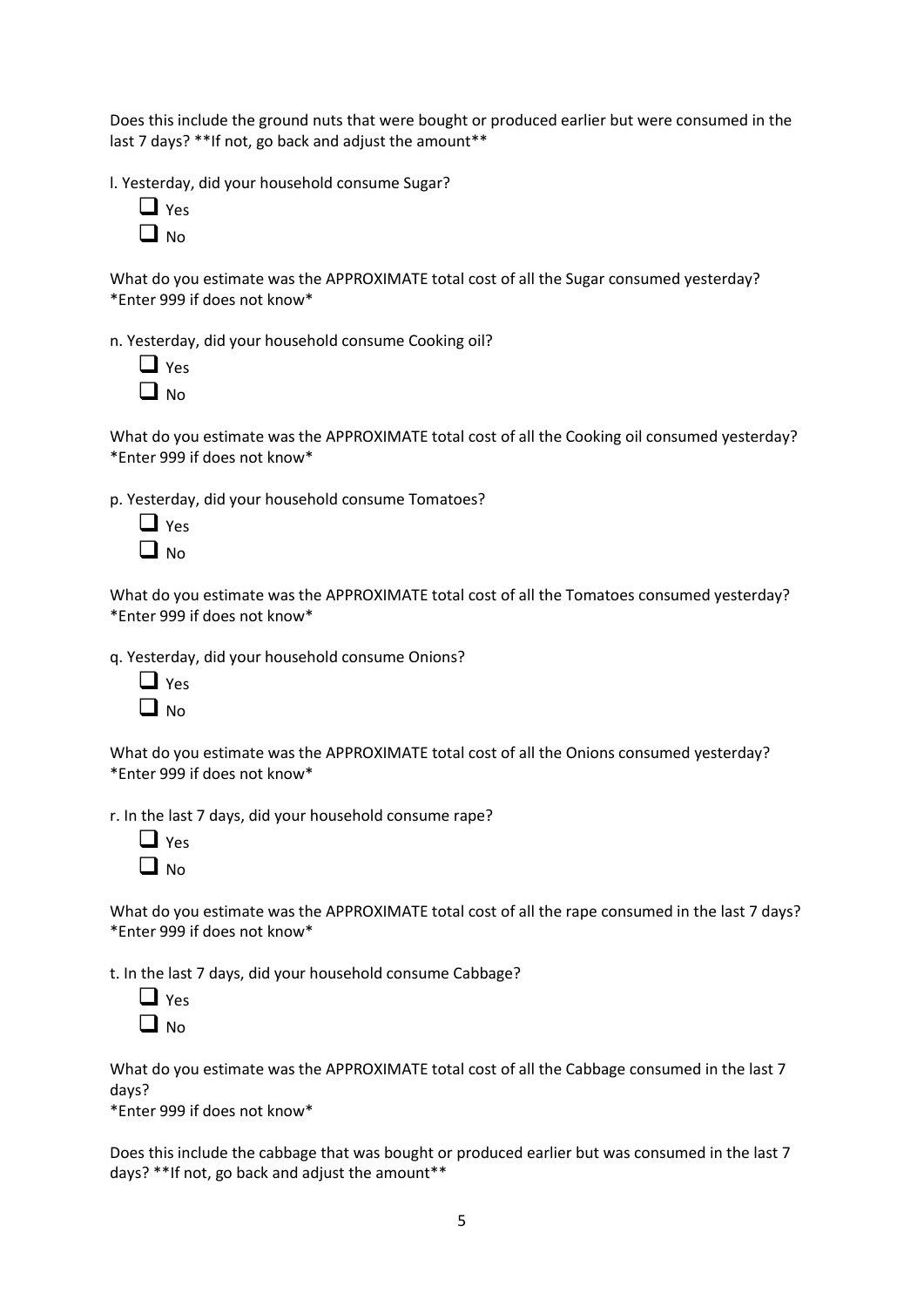# **C: HEALTH EXPENDITURES**

Now I would like to ask some questions about health care expenditures.

Q15 Has any member of your household visited a healthcare facility or provider or traditional healer to receive healthcare without staying overnight over the past 4 weeks?

| U. | es<br>Y. |
|----|----------|
| ⊔. | N٥       |
|    |          |

❑ I don't remember

Q16 How many members of your household visited the healthcare facility or provider or traditional healer in the past 4 weeks? *Should be greater than 0 if yes to q 15*

# **I am now going to ask you some questions about health care visits for household members in the past 4 weeks**

Q17a What was the total cost of the health care visits, including drugs, consultations, tests and supplies (including gloves), for all household members in the past 4 weeks? Do not include transport costs.

\*Enter 999 if does not know\*

Q17b What was the total transport cost to and from the facility/provider for health care visits for all household members in the past 4 weeks? \*Enter 999 if does not know\*

Q18 In the \*\*LAST 12 MONTHS,\*\* was any member of your household admitted overnight to a healthcare facility?



❑ I don't remember

Q19 How many members were admitted to a hospital in the last 12 months? *Should be greater than 0 if yes to q 18*

**I am now going to ask you some questions about hospital admissions for household members in the past 12 months. I will ask questions separately for each household member that was admitted to hospital.**

## **List admission costs hhm1**

Q20ia. What do you estimate the total cost of all hospital admissions of \*\*household member 1\*\* to have been in terms of hospital bills, drugs, supplies (syringes, gloves etc) in the past 12 months? Do not include transport costs.

\*Enter 999 if does not know\*

\*If the respondent does not know the total cost immediately, fill in the fields below instead for the separate components\*

Book Drugs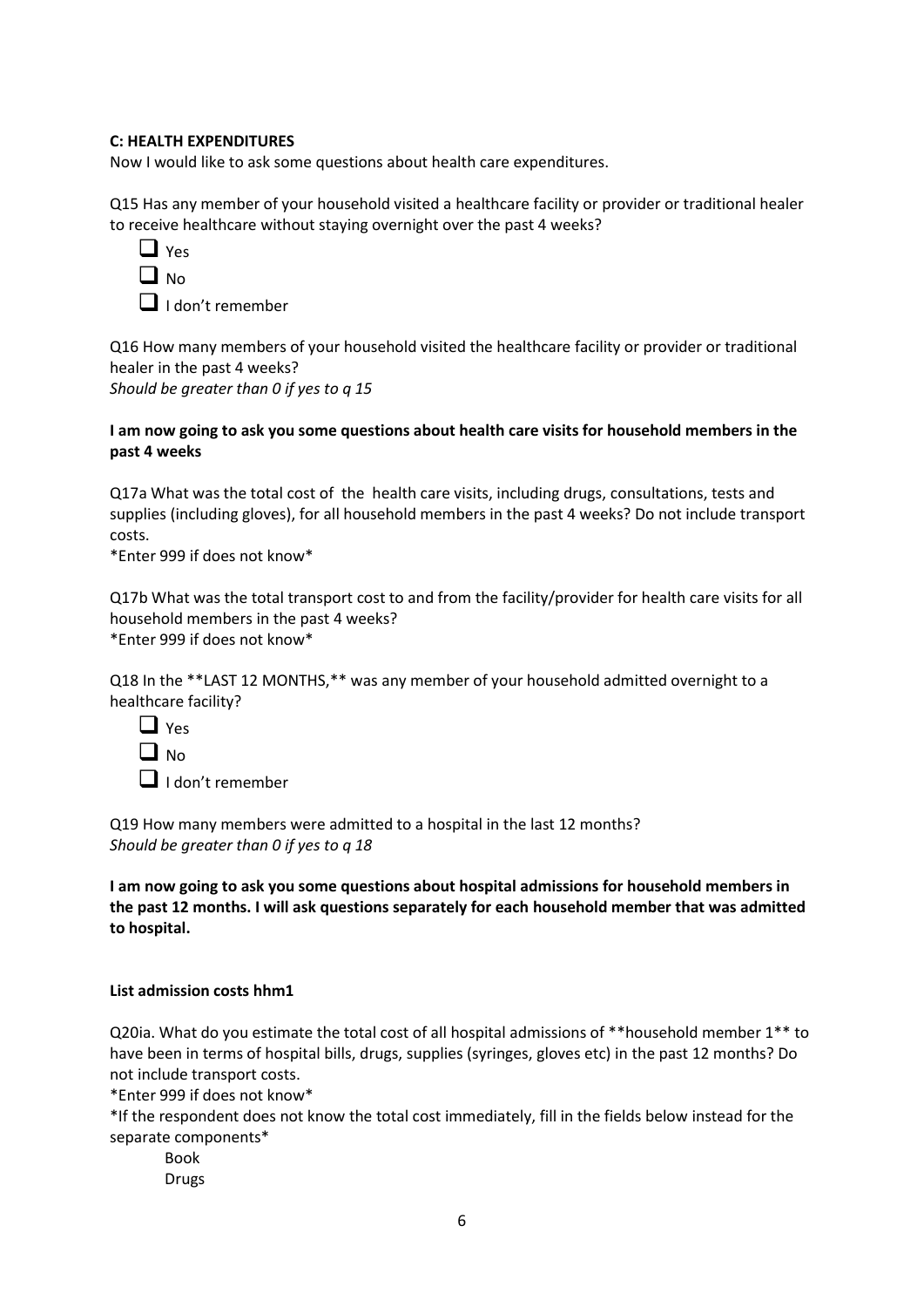Gloves Other supplies X-ray Lab tests

Q20ib.What do you estimate the transport costs to and from the facility were for household members visiting the admitted \*\*household member 1\*\* during the hospital admissions in the past 12 months?

\*Enter 999 if does not know\*

Q20ic. What do you estimate the costs of food and drinks for the patient and accompanying member to have been during the hospital admissions for the admitted \*\*household member 1\*\* and accompanying care-taker members in the past 12 months? \*Enter 999 if does not know\*

# **List admission costs hhm2**

Q20iia. What do you estimate the total cost of all hospital admissions of \*\*household member 2\*\* to have been in terms of hospital bills, drugs, supplies (syringes, gloves etc) in the past 12 months? Do not include transport costs.

\*Enter 999 if does not know\*

\*If the respondent does not know the total cost immediately, fill in the fields below instead for the separate components\*

Book Drugs Gloves Other supplies X-ray Lab tests

Q20iib.What do you estimate the transport costs to and from the facility were for household members visiting the admitted \*\*household member 2\*\* during the hospital admissions in the past 12 months?

\*Enter 999 if does not know\*

Q20iic. What do you estimate the costs of food and drinks for the patient and accompanying member to have been during the hospital admissions for the admitted \*\*household member 2\*\* and accompanying care-taker members in the past 12 months? \*Enter 999 if does not know\*

## **List admission costs hhm3**

Q20iiia. What do you estimate the total cost of all hospital admissions of \*\*household member 3\*\* to have been in terms of hospital bills, drugs, supplies (syringes, gloves etc) in the past 12 months? Do not include transport costs.

\*Enter 999 if does not know\*

\*If the respondent does not know the total cost immediately, fill in the fields below instead for the separate components\*

Book Drugs Gloves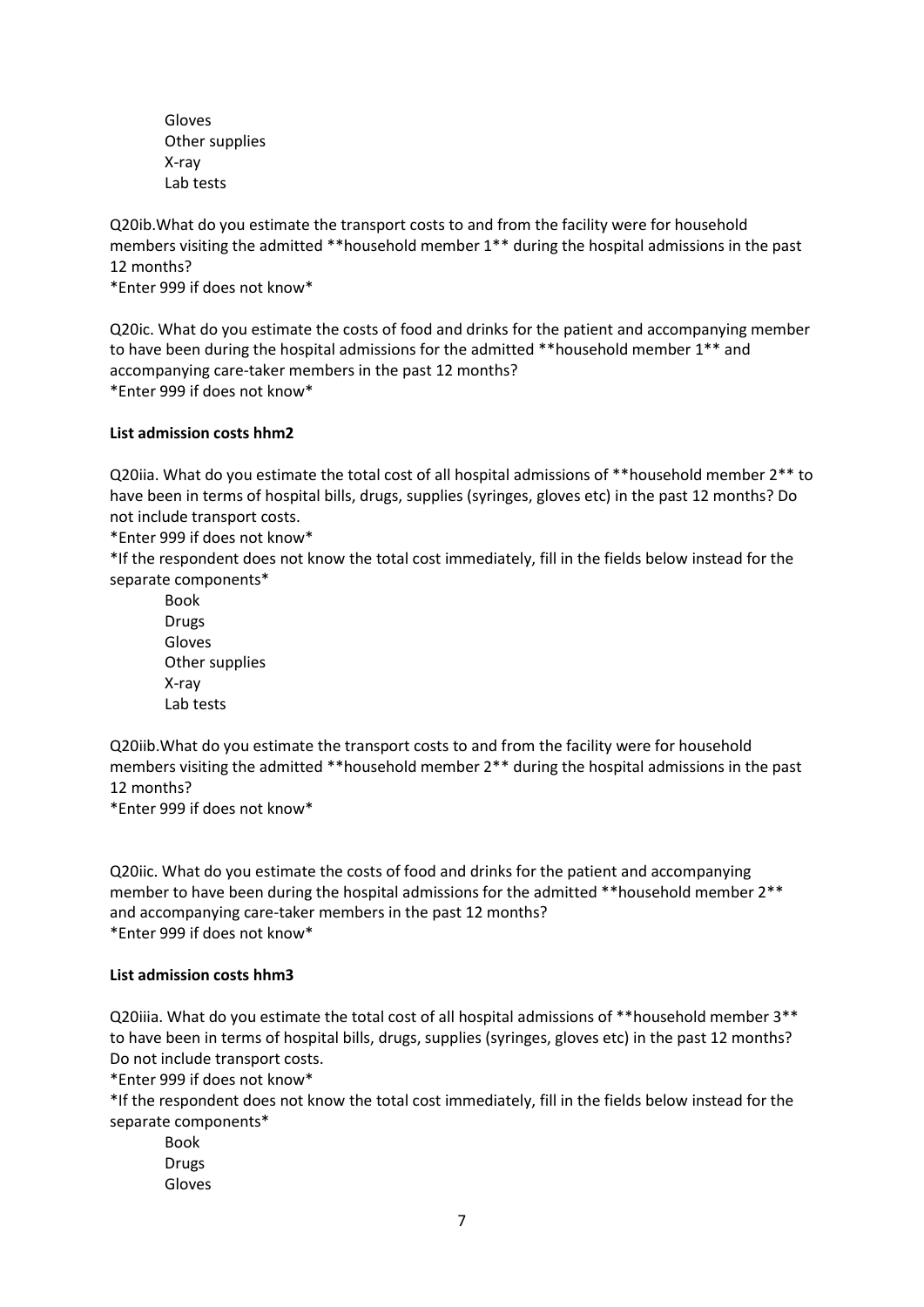Other supplies X-ray Lab tests

Q20iiib.What do you estimate the transport costs to and from the facility were for household members visiting the admitted \*\*household member 3\*\* during the hospital admissions in the past 12 months?

\*Enter 999 if does not know\*

Q20iiic. What do you estimate the costs of food and drinks for the patient and accompanying member to have been during the hospital admissions for the admitted \*\*household member 3\*\* and accompanying care-taker members in the past 12 months? \*Enter 999 if does not know\*

# **List admission costs hhm4**

Q20iva. What do you estimate the total cost of all hospital admissions of \*\*household member 4\*\* to have been in terms of hospital bills, drugs, supplies (syringes, gloves etc) in the past 12 months? Do not include transport costs.

\*Enter 999 if does not know\*

\*If the respondent does not know the total cost immediately, fill in the fields below instead for the separate components\*

Book Drugs Gloves Other supplies X-ray Lab tests

Q20ivb.What do you estimate the transport costs to and from the facility were for household members visiting the admitted \*\*household member 4\*\* during the hospital admissions in the past 12 months?

\*Enter 999 if does not know\*

Q20ivc. What do you estimate the costs of food and drinks for the patient and accompanying member to have been during the hospital admissions for the admitted \*\*household member 4\*\* and accompanying care-taker members in the past 12 months? \*Enter 999 if does not know\*

## **List admission costs hhm5**

Q20va. What do you estimate the total cost of all hospital admissions of \*\*household member 5\*\* to have been in terms of hospital bills, drugs, supplies (syringes, gloves etc) in the past 12 months? Do not include transport costs.

\*Enter 999 if does not know\*

\*If the respondent does not know the total cost immediately, fill in the fields below instead for the separate components\*

Book Drugs Gloves Other supplies X-ray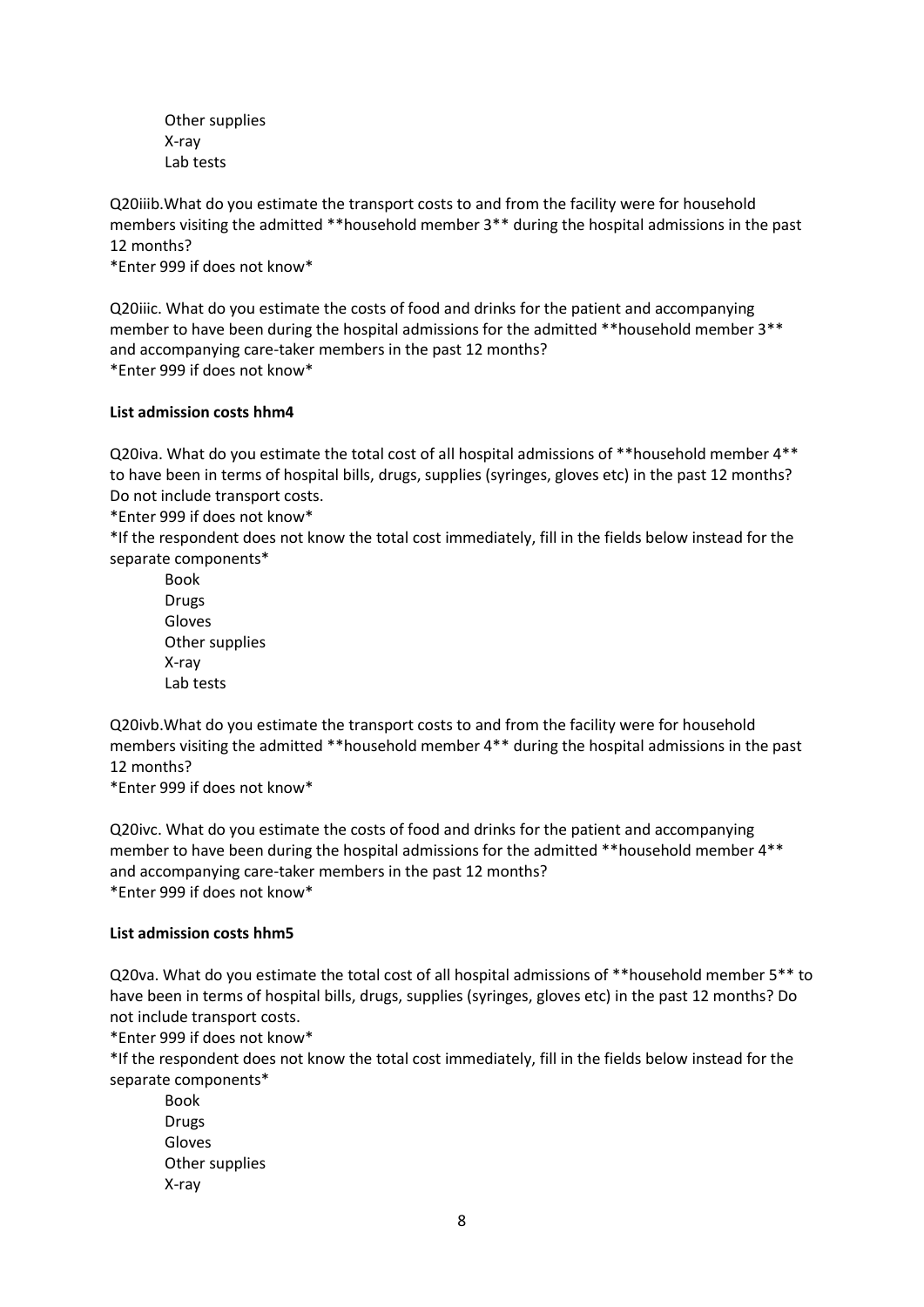### Lab tests

Q20vb.What do you estimate the transport costs to and from the facility were for household members visiting the admitted \*\*household member 5\*\* during the hospital admissions in the past 12 months?

\*Enter 999 if does not know\*

Q20vc. What do you estimate the costs of food and drinks for the patient and accompanying member to have been during the hospital admissions for the admitted \*\*household member 5\*\* and accompanying care-taker members in the past 12 months? \*Enter 999 if does not know\*

#### **List admission costs hhm6**

Q20via. What do you estimate the total cost of all hospital admissions of \*\*household member 6\*\* to have been in terms of hospital bills, drugs, supplies (syringes, gloves etc) in the past 12 months? Do not include transport costs.

\*Enter 999 if does not know\*

\*If the respondent does not know the total cost immediately, fill in the fields below instead for the separate components\*

Book Drugs Gloves Other supplies X-ray Lab tests

Q20vib.What do you estimate the transport costs to and from the facility were for household members visiting the admitted \*\*household member 6\*\* during the hospital admissions in the past 12 months?

\*Enter 999 if does not know\*

Q20vic. What do you estimate the costs of food and drinks for the patient and accompanying member to have been during the hospital admissions for the admitted \*\*household member 6\*\* and accompanying care-taker members in the past 12 months? \*Enter 999 if does not know\*

#### **List admission costs hhm7**

Q20viia. What do you estimate the total cost of all hospital admissions of \*\*household member 7\*\* to have been in terms of hospital bills, drugs, supplies (syringes, gloves etc) in the past 12 months? Do not include transport costs.\*Enter 999 if does not know\*

\*If the respondent does not know the total cost immediately, fill in the fields below instead for the separate components\*

Book Drugs Gloves Other supplies X-ray Lab tests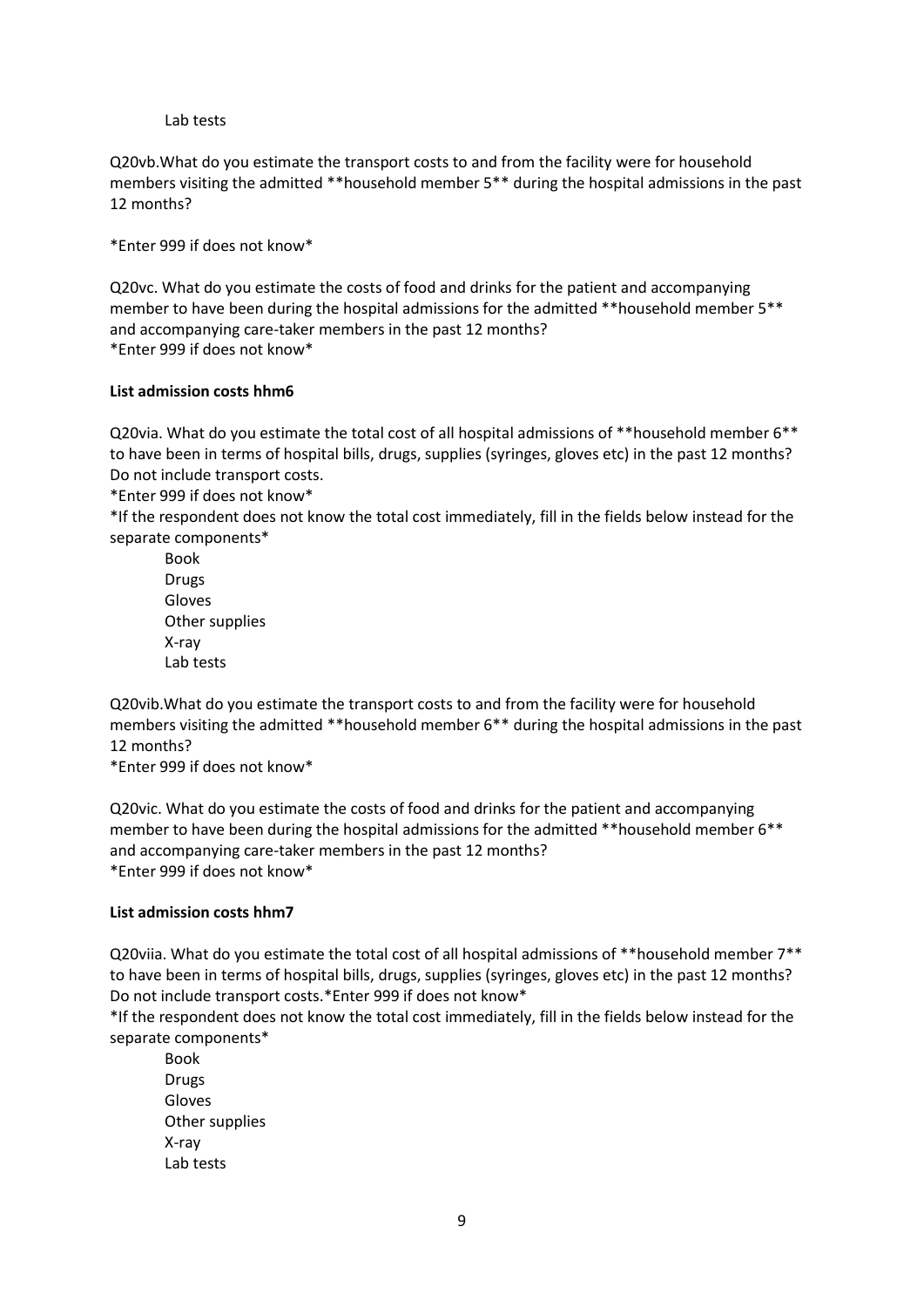Q20viib.What do you estimate the transport costs to and from the facility were for household members visiting the admitted \*\*household member 7\*\* during the hospital admissions in the past 12 months?

\*Enter 999 if does not know\*

Q20viic. What do you estimate the costs of food and drinks for the patient and accompanying member to have been during the hospital admissions for the admitted \*\*household member 7\*\* and accompanying care-taker members in the past 12 months? \*Enter 999 if does not know\*

## **List admission costs hhm8**

Q20viiia. What do you estimate the total cost of all hospital admissions of \*\*household member 8\*\* to have been in terms of hospital bills, drugs, supplies (syringes, gloves etc) in the past 12 months? Do not include transport costs.\*Enter 999 if does not know\*

\*If the respondent does not know the total cost immediately, fill in the fields below instead for the separate components\*

Book Drugs Gloves Other supplies X-ray Lab tests

Q20viiib.What do you estimate the transport costs to and from the facility were for household members visiting the admitted \*\*household member 8\*\* during the hospital admissions in the past 12 months?

\*Enter 999 if does not know\*

Q20viiic. What do you estimate the costs of food and drinks for the patient and accompanying member to have been during the hospital admissions for the admitted \*\*household member 8\*\* and accompanying care-taker members in the past 12 months? \*Enter 999 if does not know\*

## **D: EXPENDITURES ON EDUCATION**

**Now I have some questions about expenditures related to education.**

Q21 How many members of your household are currently attending school (including the RISE participant)?

## **Expenditures on education child one**

Q22ai. How much did you pay last year for tuition fees for the first child? \*Enter 999 if does not know\*

Q22bi. How much did you pay last year for examination fees for the first child? \*Enter 999 if does not know\*

Q22ci. How much did you pay last year for Uniforms for the first child? \*Enter 999 if does not know\*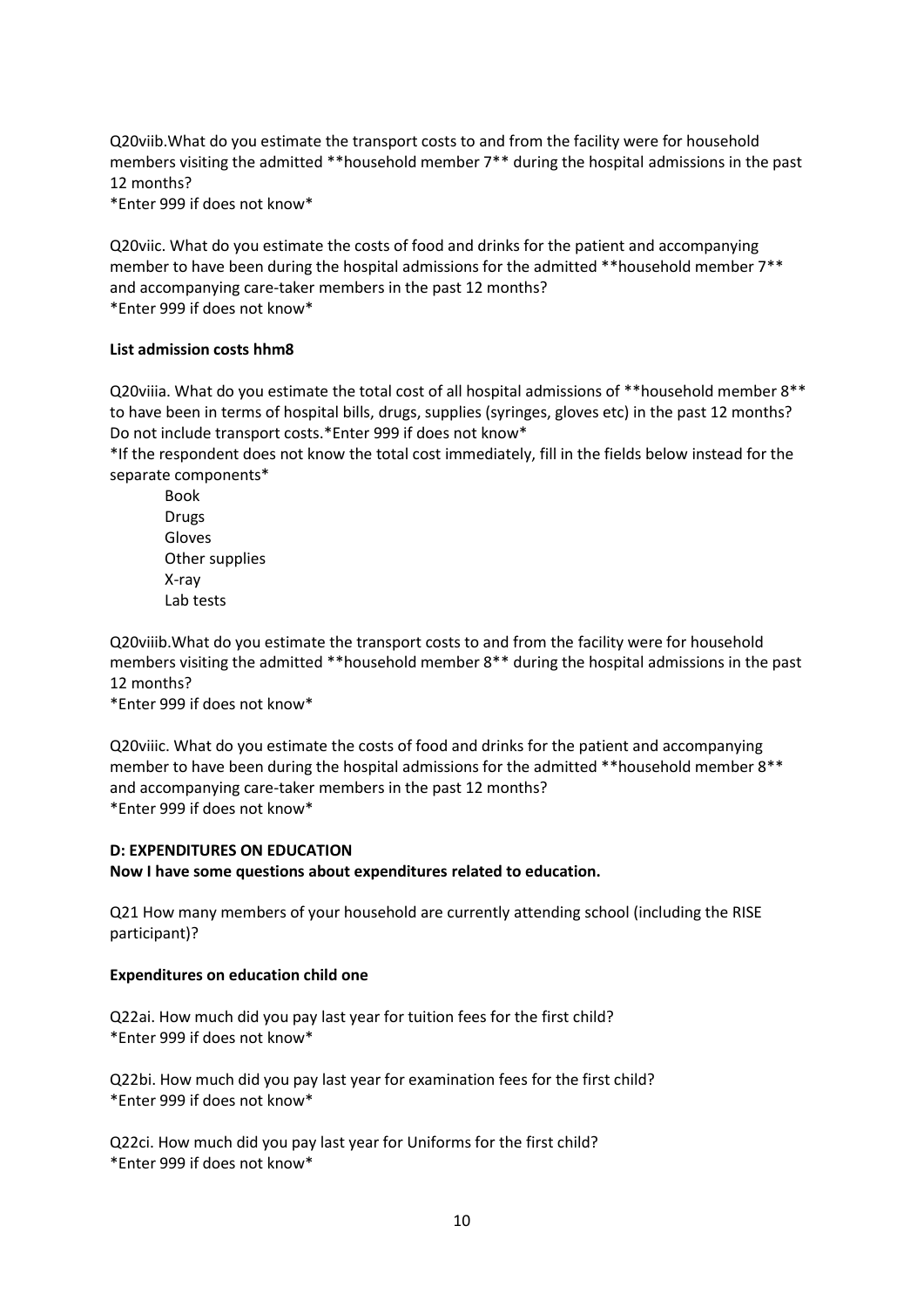Q22di. How much did you pay last year for Stationeries for the first child? \*Enter 999 if does not know\*

Q22ei. How much did you pay last year for Transport to go to school for the first child? \*Enter 999 if does not know\*

Q22fi. How much did you pay last year for Boarding/other costs for the first child? \*Enter 999 if does not know\*

### **Expenditures on education child two**

Q22aii. How much did you pay last year for tuition fees for the second child? \*Enter 999 if does not know\*

Q22bii. How much did you pay last year for examination fees for the second child? \*Enter 999 if does not know\*

Q22cii. How much did you pay last year for Uniforms for the second child? \*Enter 999 if does not know\*

Q22dii. How much did you pay last year for Stationeries for the second child? \*Enter 999 if does not know\*

Q22eii. How much did you pay last year for Transport to go to school for the second child? \*Enter 999 if does not know\*

Q22fii. How much did you pay last year for Boarding/other costs for the second child? \*Enter 999 if does not know\*

#### **Expenditures on education child three**

Q22aiii. How much did you pay last year for tuition fees for the third child? \*Enter 999 if does not know\*

Q22biii. How much did you pay last year for examination fees for the third child? \*Enter 999 if does not know\*

Q22ciii. How much did you pay last year for Uniforms for the third child? \*Enter 999 if does not know\*

Q22diii. How much did you pay last year for Stationeries for the third child? \*Enter 999 if does not know\*

Q22eiii. How much did you pay last year for Transport to go to school for the third child? \*Enter 999 if does not know\*

Q22fiii. How much did you pay last year for Boarding/other costs for the third child? \*Enter 999 if does not know\*

## **Expenditures on education child four**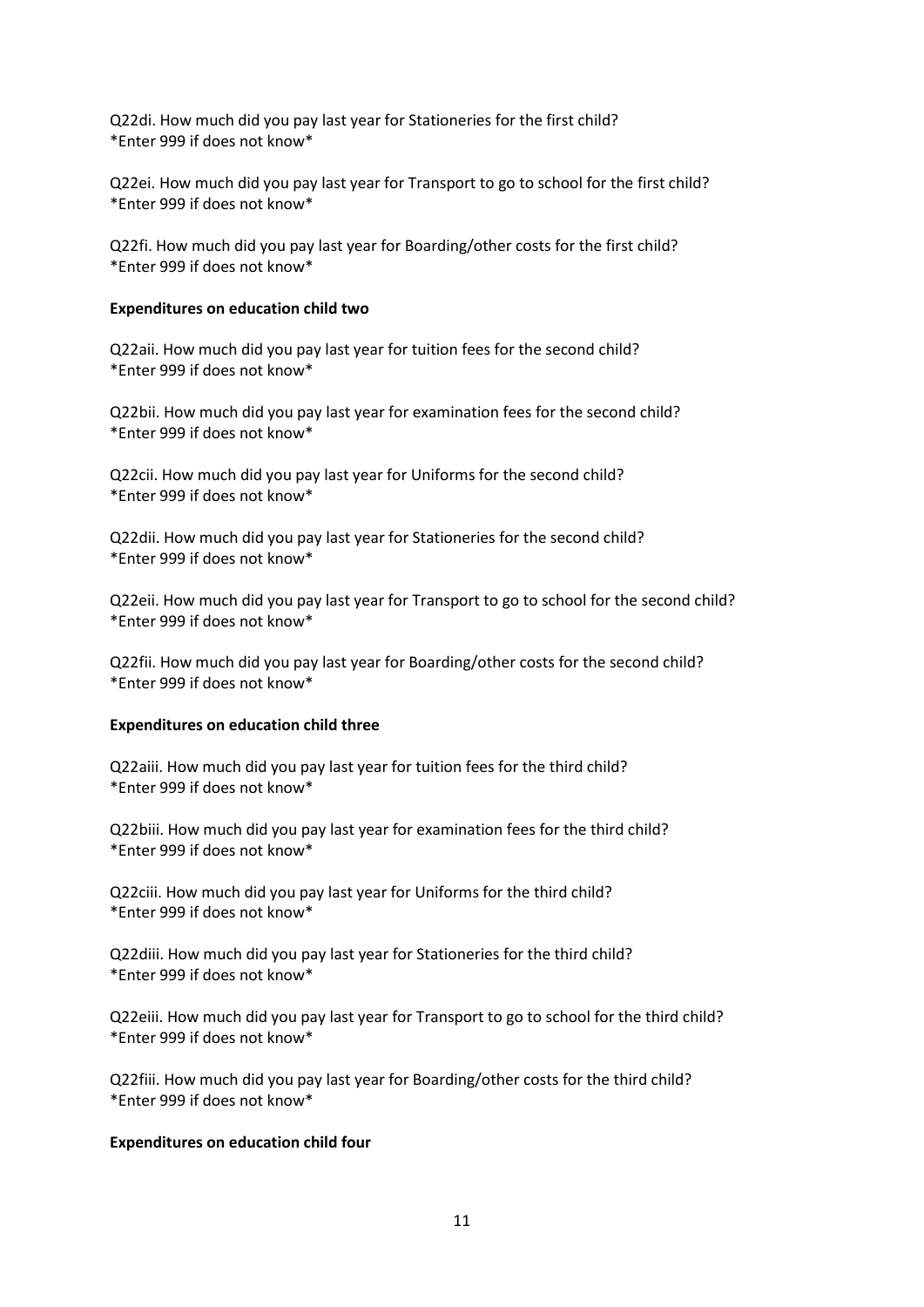Q22aiv. How much did you pay last year for tuition fees for the fourth child? \*Enter 999 if does not know\*

Q22biv. How much did you pay last year for examination fees for the fourth child? \*Enter 999 if does not know\*

Q22civ. How much did you pay last year for Uniforms for the fourth child? \*Enter 999 if does not know\*

Q22div. How much did you pay last year for Stationeries for the fourth child? \*Enter 999 if does not know\*

Q22eiv. How much did you pay last year for Transport to go to school for the fourth child? \*Enter 999 if does not know\*

Q22fiv. How much did you pay last year for Boarding/other costs for the fourth child? \*Enter 999 if does not know\*

#### **Expenditures on education child five**

Q22av. How much did you pay last year for tuition fees for the fifth child? \*Enter 999 if does not know\*

Q22bv. How much did you pay last year for examination fees for the fifth child? \*Enter 999 if does not know\*

Q22cv. How much did you pay last year for Uniforms for the fifth child? \*Enter 999 if does not know\*

Q22dv. How much did you pay last year for Stationeries for the fifth child? \*Enter 999 if does not know\*

Q22ev. How much did you pay last year for Transport for the to go to school fifth child? \*Enter 999 if does not know\*

Q22fv. How much did you pay last year for Boarding/other costs for the fifth child? \*Enter 999 if does not know\*

#### **Expenditures on education child six**

Q22avi. How much did you pay last year for tuition fees for the sixth child? \*Enter 999 if does not know\*

Q22bvi. How much did you pay last year for examination fees for the sixth child? \*Enter 999 if does not know\*

Q22cvi. How much did you pay last year for Uniforms for the sixth child? \*Enter 999 if does not know\*

Q22dvi. How much did you pay last year for Stationeries for the sixth child? \*Enter 999 if does not know\*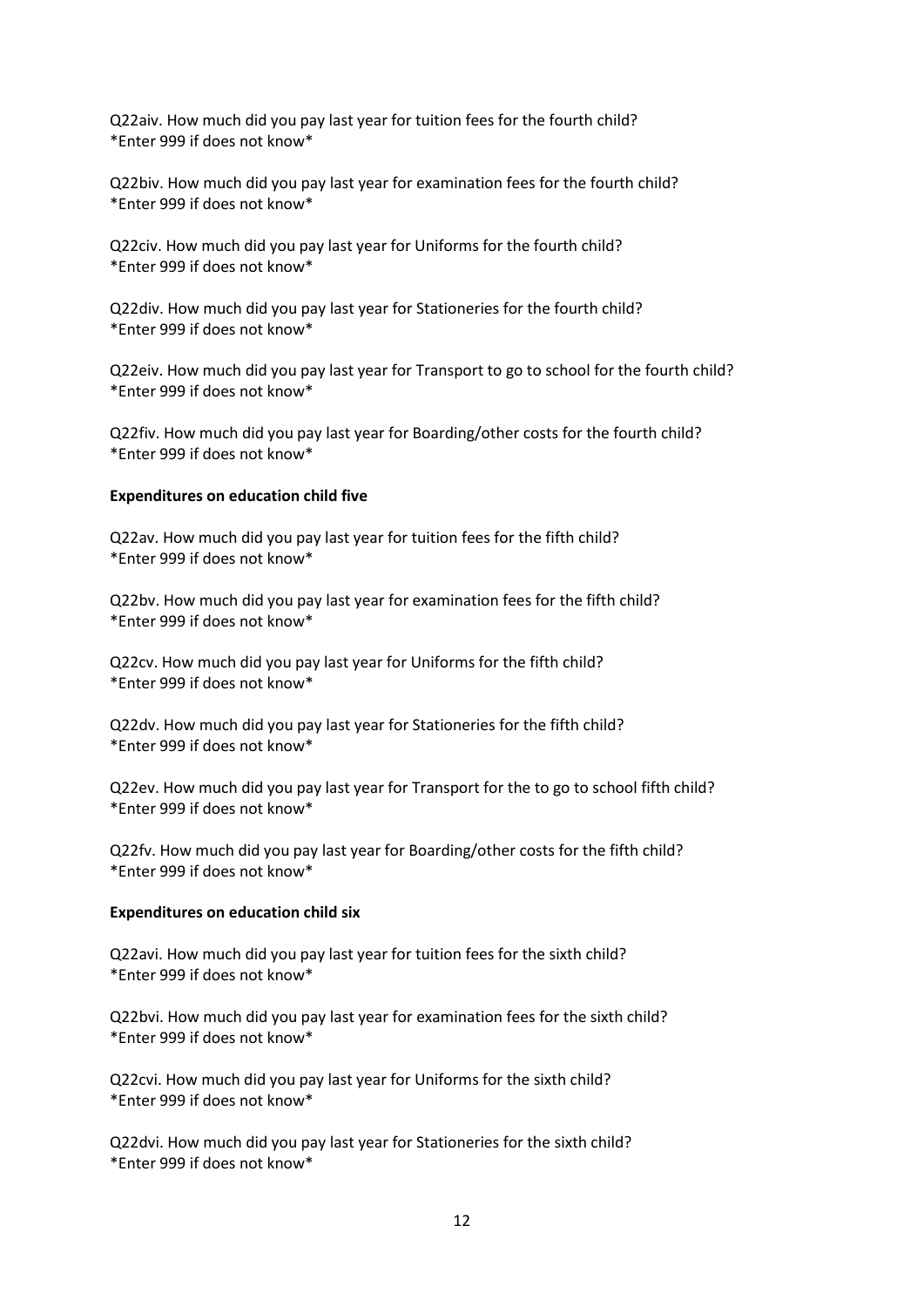Q22evi. How much did you pay last year for Transport to go to school for the sixth child? \*Enter 999 if does not know\*

Q22fvi. How much did you pay last year for Boarding/other costs for the sixth child? \*Enter 999 if does not know\*

## **Expenditures on education child seven**

Q22avii. How much did you pay last year for tuition fees for the seventh child? \*Enter 999 if does not know\*

Q22bvii. How much did you pay last year for examination fees for the seventh child? \*Enter 999 if does not know\*

Q22cvii. How much did you pay last year for Uniforms for the seventh child? \*Enter 999 if does not know\*

Q22dvii. How much did you pay last year for Stationeries for the seventh child? \*Enter 999 if does not know\*

Q22evii. How much did you pay last year for Transport to go to school for the seventh child? \*Enter 999 if does not know\*

Q22fvii. How much did you pay last year for Boarding/ other costs for the seventh child? \*Enter 999 if does not know\*

## **Expenditures on education child eight**

Q22aviii. How much did you pay last year for tuition fees for the eighth child? \*Enter 999 if does not know\*

Q22bviii. How much did you pay last year for examination fees for the eighth child? \*Enter 999 if does not know\*

Q22cviii. How much did you pay last year for Uniforms for the eighth child? \*Enter 999 if does not know\*

Q22dviii. How much did you pay last year for Stationeries for the eighth child? \*Enter 999 if does not know\*

Q22eviii. How much did you pay last year for Transport to go to school for the eighth child? \*Enter 999 if does not know\*

Q22fviii. How much did you pay last year for Boarding/other costs for the eighth child? \*Enter 999 if does not know\*

## **Expenditures on education child nine**

Q22aix. How much did you pay last year for tuition fees for the ninth child? \*Enter 999 if does not know\*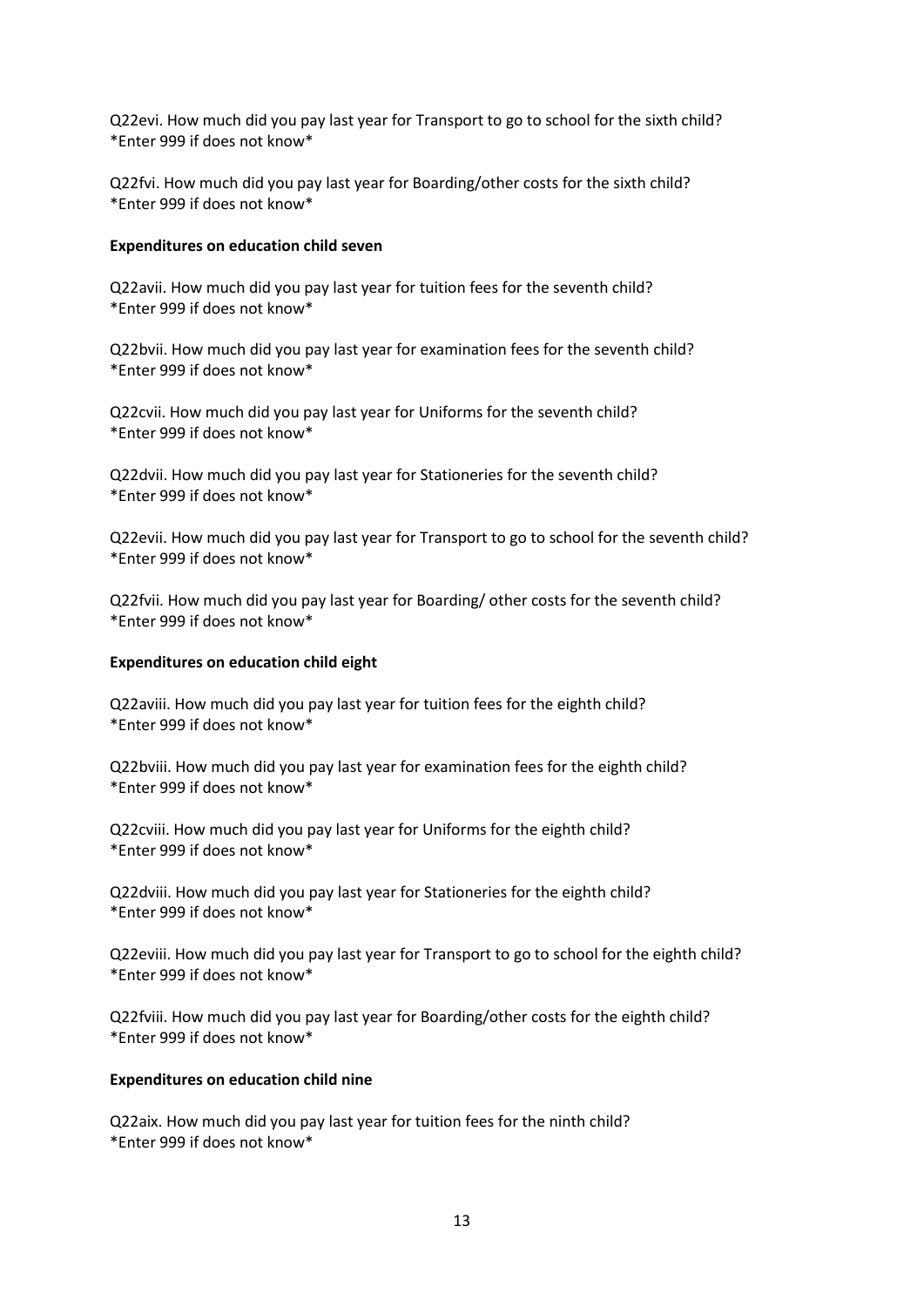Q22bix. How much did you pay last year for examination fees for the ninth child? \*Enter 999 if does not know\*

Q22cix How much did you pay last year for Uniforms for the ninth child? \*Enter 999 if does not know\*

Q22dix. How much did you pay last year for Stationeries for the ninth child? \*Enter 999 if does not know\*

Q22eix. How much did you pay last year for Transport to go to school for the ninth child? \*Enter 999 if does not know\*

Q22fix. How much did you pay last year for Boarding/ other costs for the ninth child? \*Enter 999 if does not know\*

## **Expenditures on education child ten**

Q22ax. How much did you pay last year for tuition fees for the tenth child? \*Enter 999 if does not know\*

Q22bx. How much did you pay last year for examination fees for the tenth child? \*Enter 999 if does not know\*

Q22cx. How much did you pay last year for Uniforms for the tenth child? \*Enter 999 if does not know\*

Q22dx. How much did you pay last year for Stationeries for the tenth child? \*Enter 999 if does not know\*

Q22ex. How much did you pay last year for Transport to go to school for the tenth child? \*Enter 999 if does not know\*

Q22fx. How much did you pay last year for Boarding/other costs for the tenth child? \*Enter 999 if does not know\*

## **Expenditures on education child eleven**

Q22axi. How much did you pay last year for tuition fees for the eleventh child? \*Enter 999 if does not know\*

Q22bxi. How much did you pay last year for examination fees for the eleventh child? \*Enter 999 if does not know\*

Q22cxi. How much did you pay last year for Uniforms for the eleventh child? \*Enter 999 if does not know\*

Q22dxi. How much did you pay last year for Stationeries for the eleventh child? \*Enter 999 if does not know\*

Q22exi. How much did you pay last year for Transport to go to school for the eleventh child? \*Enter 999 if does not know\*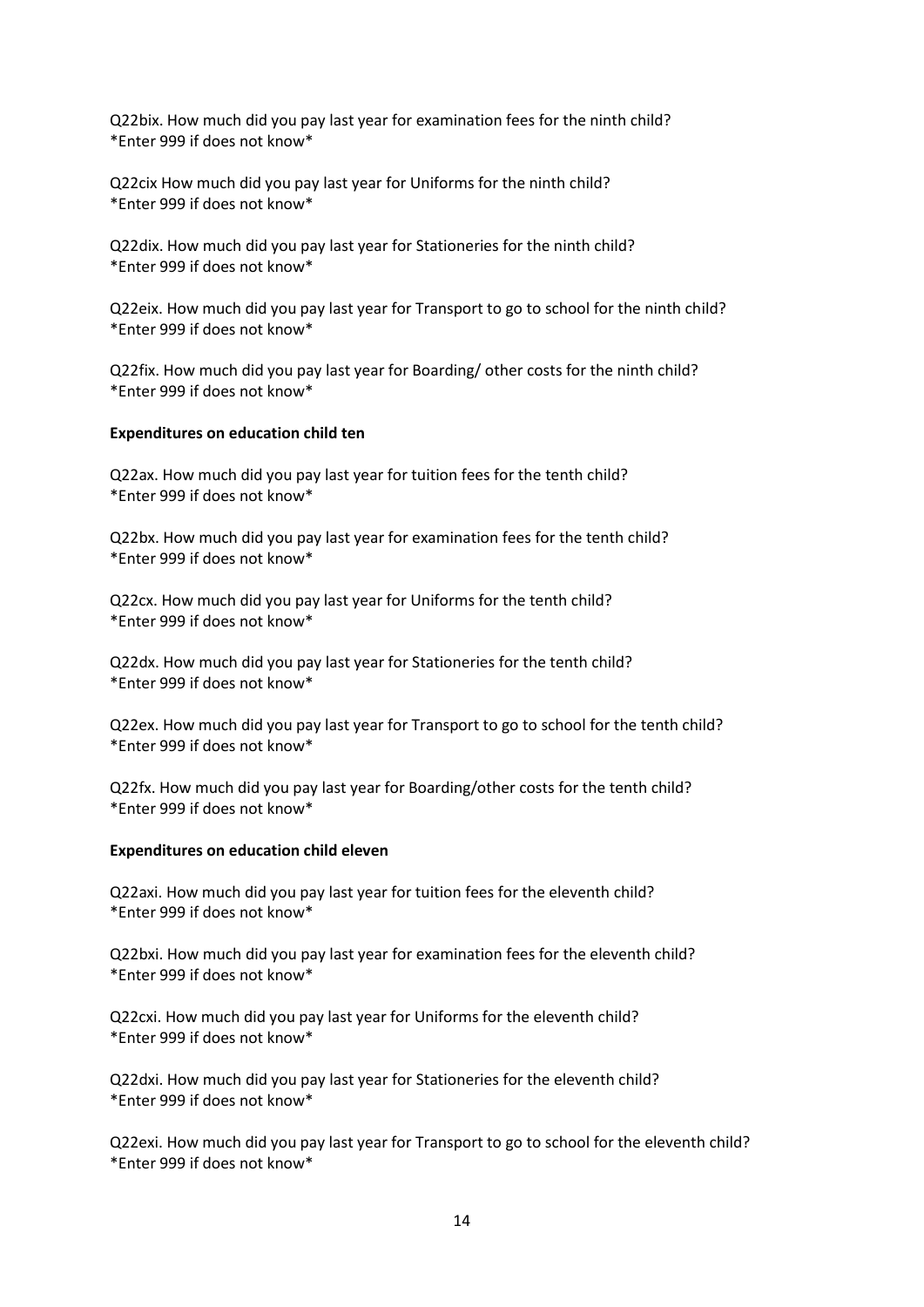Q22fxi. How much did you pay last year for Boarding/other costs for the eleventh child? \*Enter 999 if does not know\*

## **Expenditures on education child twelve**

Q22axii. How much did you pay last year for tuition fees for the twelveth child? \*Enter 999 if does not know\*

Q22bxii. How much did you pay last year for examination fees for the twelveth child? \*Enter 999 if does not know\*

Q22cxii. How much did you pay last year for Uniforms for the twelveth child? \*Enter 999 if does not know\*

Q22dxii. How much did you pay last year for Stationeries for the twelveth child? \*Enter 999 if does not know\*

Q22exii. How much did you pay last year for Transport to go to school for the twelveth child? \*Enter 999 if does not know\*

Q22fxii. How much did you pay last year for Boarding/other costs for the twelveth child? \*Enter 999 if does not know\*

## **Expenditures on education child thirteen**

Q22axiii. How much did you pay last year for tuition fees for the thirteenth child? \*Enter 999 if does not know\*

Q22bxiii. How much did you pay last year for examination fees for the thirteenth child? \*Enter 999 if does not know\*

Q22cxiii. How much did you pay last year for Uniforms for the thirteenth child? \*Enter 999 if does not know\*

Q22dxiii. How much did you pay last year for Stationeries for the thirteenth child? \*Enter 999 if does not know\*

Q22exiii. How much did you pay last year for Transport to go to school for the thirteenth child? \*Enter 999 if does not know\*

Q22fxiii. How much did you pay last year for Boarding/other costs for the thirteenth child? \*Enter 999 if does not know\*

## **Expenditures on education child fourteen**

Q22axiv. How much did you pay last year for tuition fees for the fourteenth child? \*Enter 999 if does not know\*

Q22bxiv. How much did you pay last year for examination fees for the fourteenth child? \*Enter 999 if does not know\*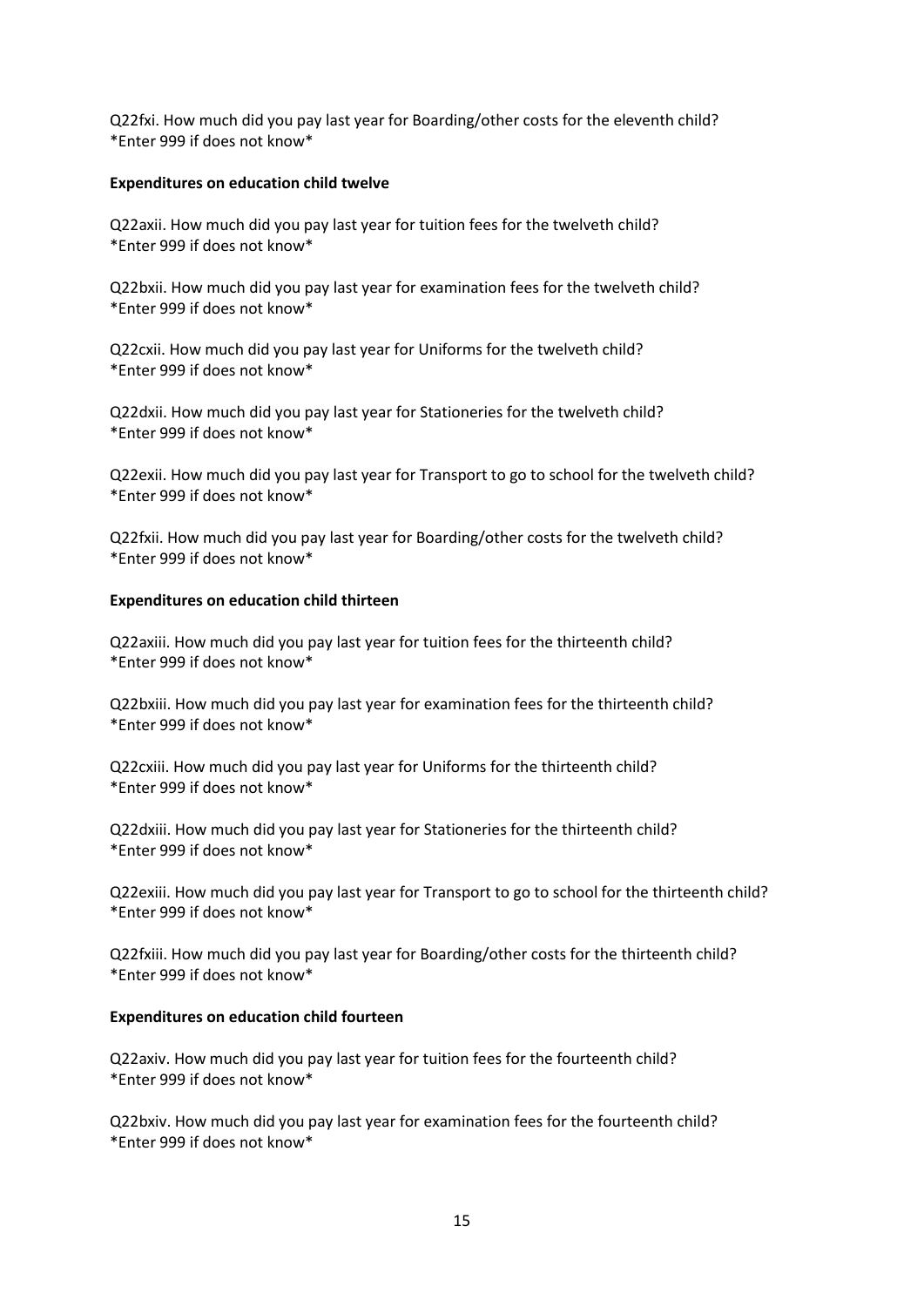Q22cxiv. How much did you pay last year for Uniforms for the fourteenth child? \*Enter 999 if does not know\*

Q22dxiv. How much did you pay last year for Stationeries for the fourteenth child? \*Enter 999 if does not know\*

Q22exiv. How much did you pay last year for Transport to go to school for the fourteenth child? \*Enter 999 if does not know\*

Q22fxiv. How much did you pay last year for Boarding/other costs for the fourteenth child? \*Enter 999 if does not know\*

# **Expenditures on education child fifteen**

Q22axv. How much did you pay last year for tuition fees for the fifteenth child? \*Enter 999 if does not know\*

Q22bxv. How much did you pay last year for examination fees for the fifteenth child? \*Enter 999 if does not know\*

Q22cxv. How much did you pay last year for Uniforms for the fifteenth child? \*Enter 999 if does not know\*

Q22dxv. How much did you pay last year for Stationeries for the fifteenth child? \*Enter 999 if does not know\*

Q22exv. How much did you pay last year for Transport to go to school for the fifteenth child? \*Enter 999 if does not know\*

Q22fxv. How much did you pay last year for Boarding/other costs for the fifteenth child? \*Enter 999 if does not know\*

## **E: OTHER EXPENDITURES**

I would also like to find out how much you spend on other household expenses.

Q23 How much does your household spend on any of the following items per month? Item purchased or paid

Q23iia. Do you purchase soap?



Q23iie. What is the estimated cost of soap in a month? \*Enter 999 if does not know\*

Q23iiia. Do you purchase personal care items (tooth paste, lotion etc)?

| 5<br>- |
|--------|
| n      |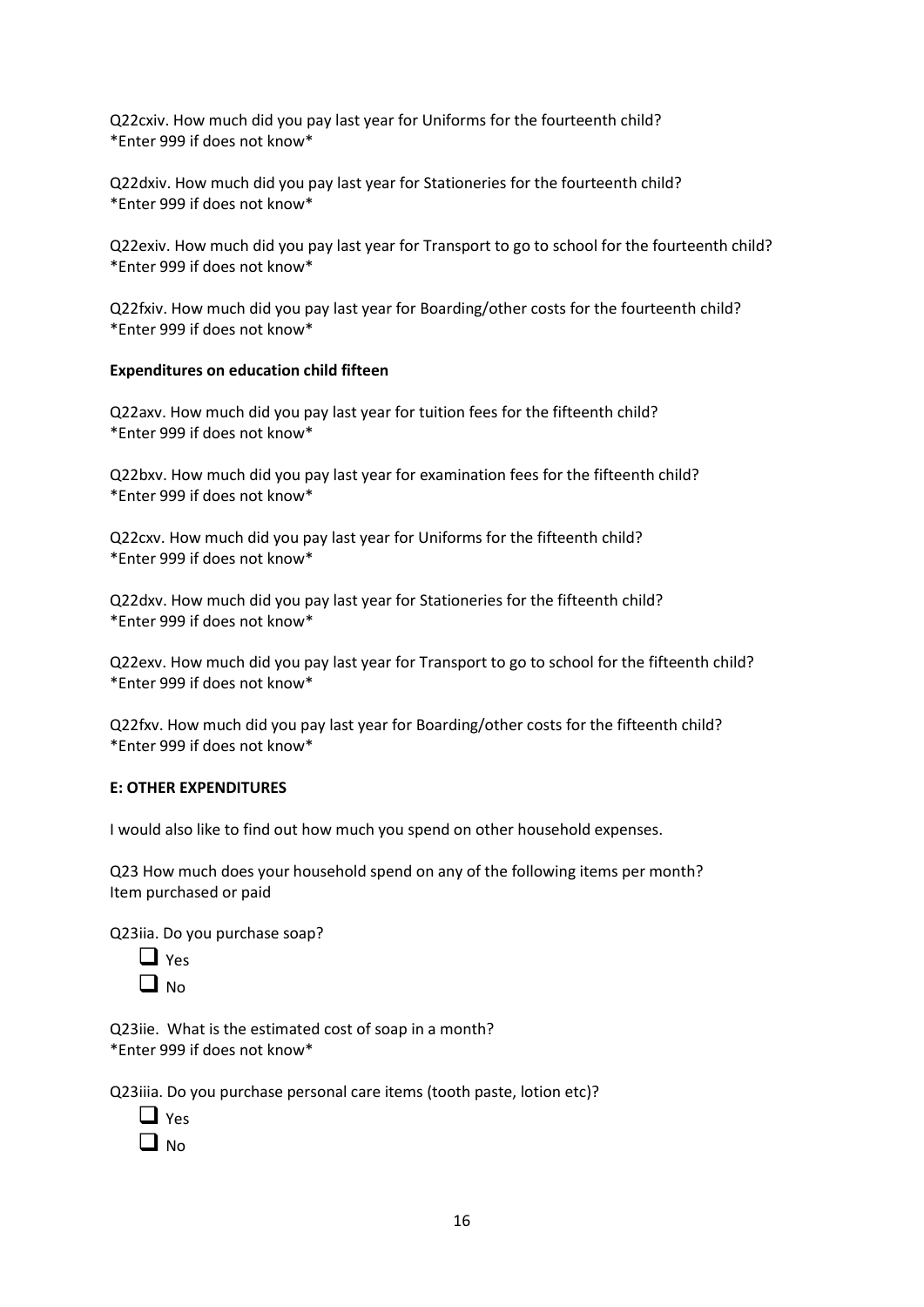Q23iiie. What is the estimated cost of personal care items (tooth paste, lotion etc) in a month ? \*Enter 999 if does not know\*

Q23va. Do you purchase Electricity?

| u |
|---|
|   |

Q23ve. What is the estimated cost of Electricity in a month? \*Enter 999 if does not know\*

Q23viia. Do you purchase Petrol/diesel?

❑ No Q23viie. What is the estimated cost of Petrol/diesel in a month?

\*Enter 999 if does not know\*

Q23viiia. Do you purchase Charcoal?

| I | S<br>↩ |
|---|--------|
| I | No     |

| Q23viiie. What is the estimated cost of Charcoal in a month? |  |
|--------------------------------------------------------------|--|
| *Enter 999 if does not know*                                 |  |

Q23ixa. Do you purchase Batteries?

| 1                      | es           |
|------------------------|--------------|
| L                      | <sup>o</sup> |
| $\mathbf{\mathcal{L}}$ | N            |

Q23ixe. What is the estimated cost of Batteries in a month? \*Enter 999 if does not know\*

Q23xa. Do you pay a salary to a permanent employee (for example a maid or a cattle herder)?



Q23xe. How much did you spend on salaries to permanent employees last month? \*Enter 999 if does not know\*

Q23xei. Other modes of payment (other than money).

Q23xia. Do you pay a salary to a seasonal worker or someone doing piecework?

| ı | s<br>ρ |
|---|--------|
| L | N٥     |

Q23xib. How many months in a year do you pay seasonal workers and those doing piecework? \*Enter 999 if does not know\*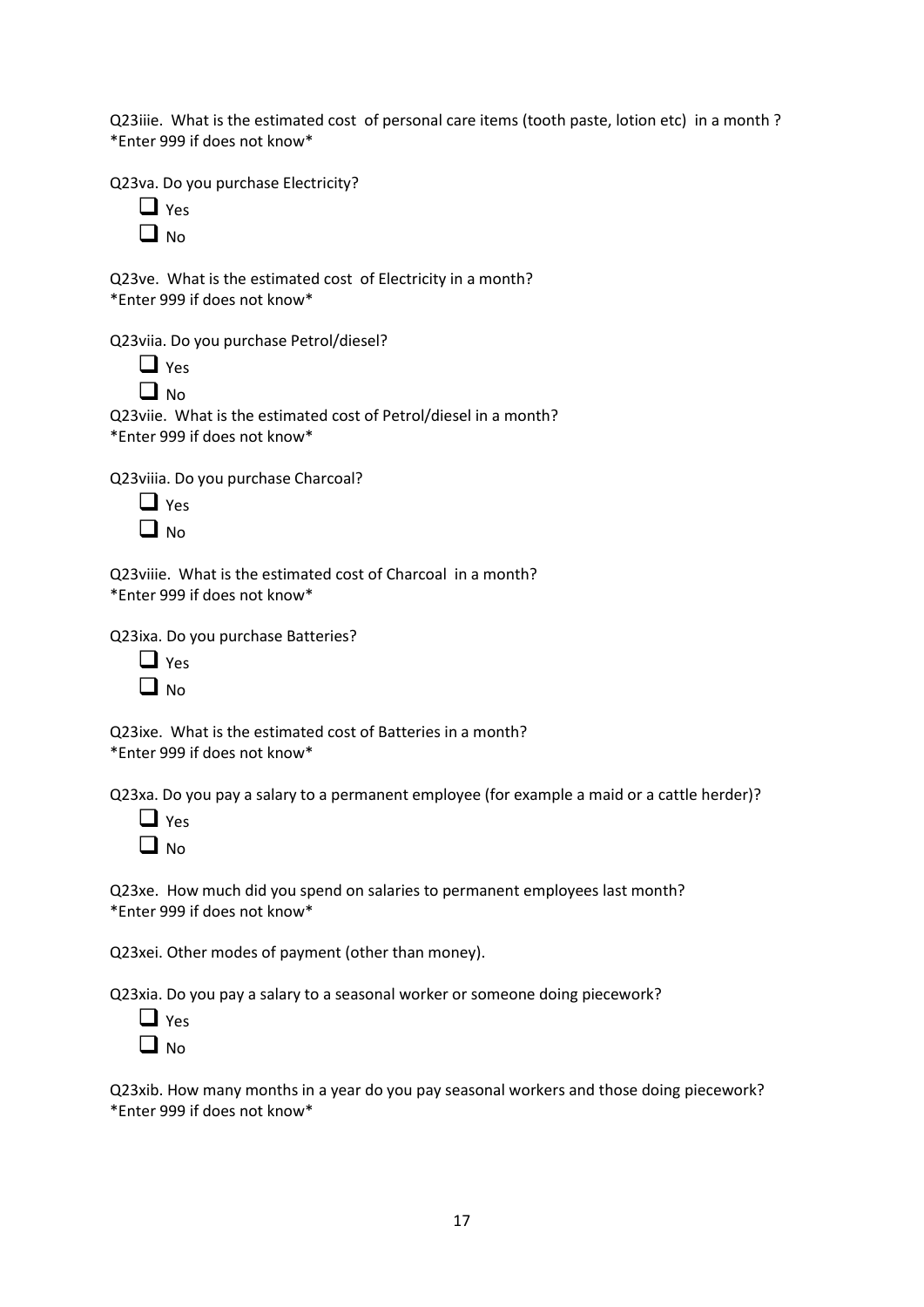Q23xie. How much did you spend on salaries to seasonal workers and those doing piecework last month?

\*Enter 999 if does not know\*

Q23xia. Do you pay for Public transport?

|   | ς<br>- |
|---|--------|
| I | n<br>Ŵ |

Q23xie. What is the estimated cost of public transport in a month ? \*Enter 999 if does not know\*

Q23xiiia. Do you purchase air time?

| 1              | es     |
|----------------|--------|
| $\blacksquare$ | o<br>N |

Q23xie. What is the estimated cost of airtime in a month? \*Enter 999 if does not know\*

Q24 On average, how much did your household spend to buy or maintain the following items in the past 1 year?

Q24ia. Did you or anyone else in the household purchase or repair any Shoes or clothes in the past 1 year?

| Yes |
|-----|
| N٥  |

Q24ic. What do you estimate the total cost of purchasing and/or repairing shoes or clothes in the past 1 year to have been?

\*Enter 999 if does not know\*

Q24iva. Did you buy Fertilizers or seeds in the past 1 year?

| 1 | es     |
|---|--------|
| L | o<br>N |

Q24ivc. What do you estimate the total cost of purchasing Fertilizers and seeds in the past 1 year to have been?

\*Enter 999 if does not know\*

Q24viia. Did you or anyone else in the household purchase or repair any Kitchen utensils (used for cooking and eating) in the past 1 year?

| 1       | Yes |
|---------|-----|
| i.<br>1 | N٥  |

Q24viic. What do you estimate the total cost of purchasing and/or repairing kitchen utensils in the past 1 year to have been?

\*Enter 999 if does not know\*

Q24viiia. Did you or anyone else in the household purchase or repair any radio in the past 1 year?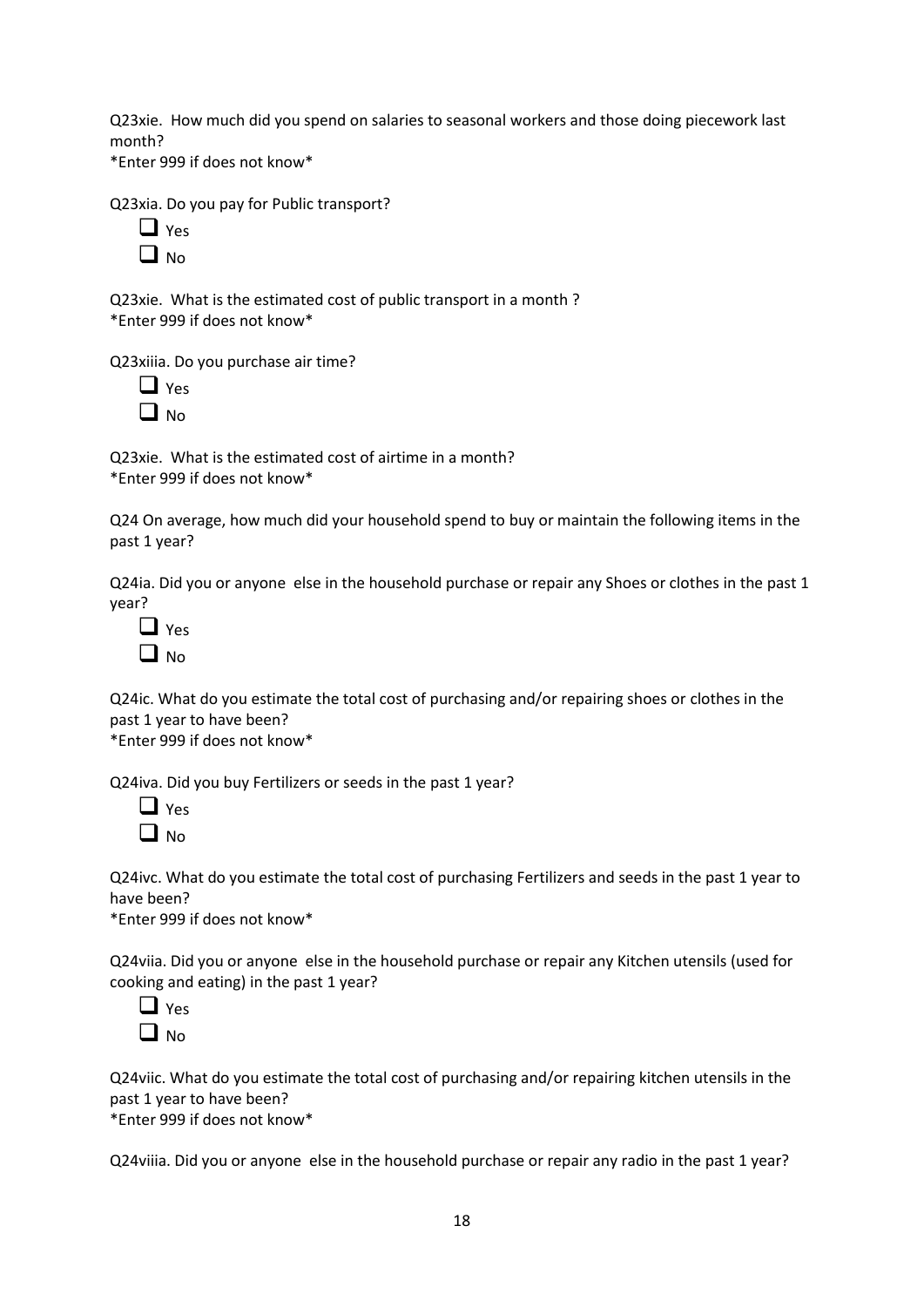

Q24viiic. What do you estimate the total cost of purchasing and/or repairing a Radio in the past 1 year to have been? \*Enter 999 if does not know\*

Q24xia. Did you or anyone else in the household purchase or repair any Cell phones in the past 1 year?

| u |
|---|
|   |

Q24xic. What do you estimate the total cost of purchasing and/or repairing Cell phones in the past 1 year to have been?

\*Enter 999 if does not know\*

Q24xiiia. Did you you or anyone else in the household purchase or repair any ox carts in the past 1 year?

| I | es |
|---|----|
|   | NΩ |

Q24xiiic. What do you estimate the total cost of purchasing and/or repairing ox carts in the past 1 year to have been?

\*Enter 999 if does not know\*

Q24xiva. Did you or anyone else in the household purchase or repair any bicycles in the past 1 year?



Q24xivc. What do you estimate the total cost of purchasing and/or repairing bicycles in the past 1 year to have been?

\*Enter 999 if does not know\*

Q24xvia. Did you or anyone else in the household purchase or repair any cars in the past 1 year?

| 1              | ς<br>ė |
|----------------|--------|
| $\blacksquare$ | O<br>N |

Q24xvic. What do you estimate the total cost of purchasing and/or repairing cars in the past 1 year to have been?

\*Enter 999 if does not know\*

Q24xviia. Did you or anyone else in the household buy any building materials in the past 1 year?

| L. | es |
|----|----|
| L  | o  |
| L  | N  |

Q24xviic. What do you estimate the total cost of purchasing building materials in the past 1 year to have been?

\*Enter 999 if does not know\*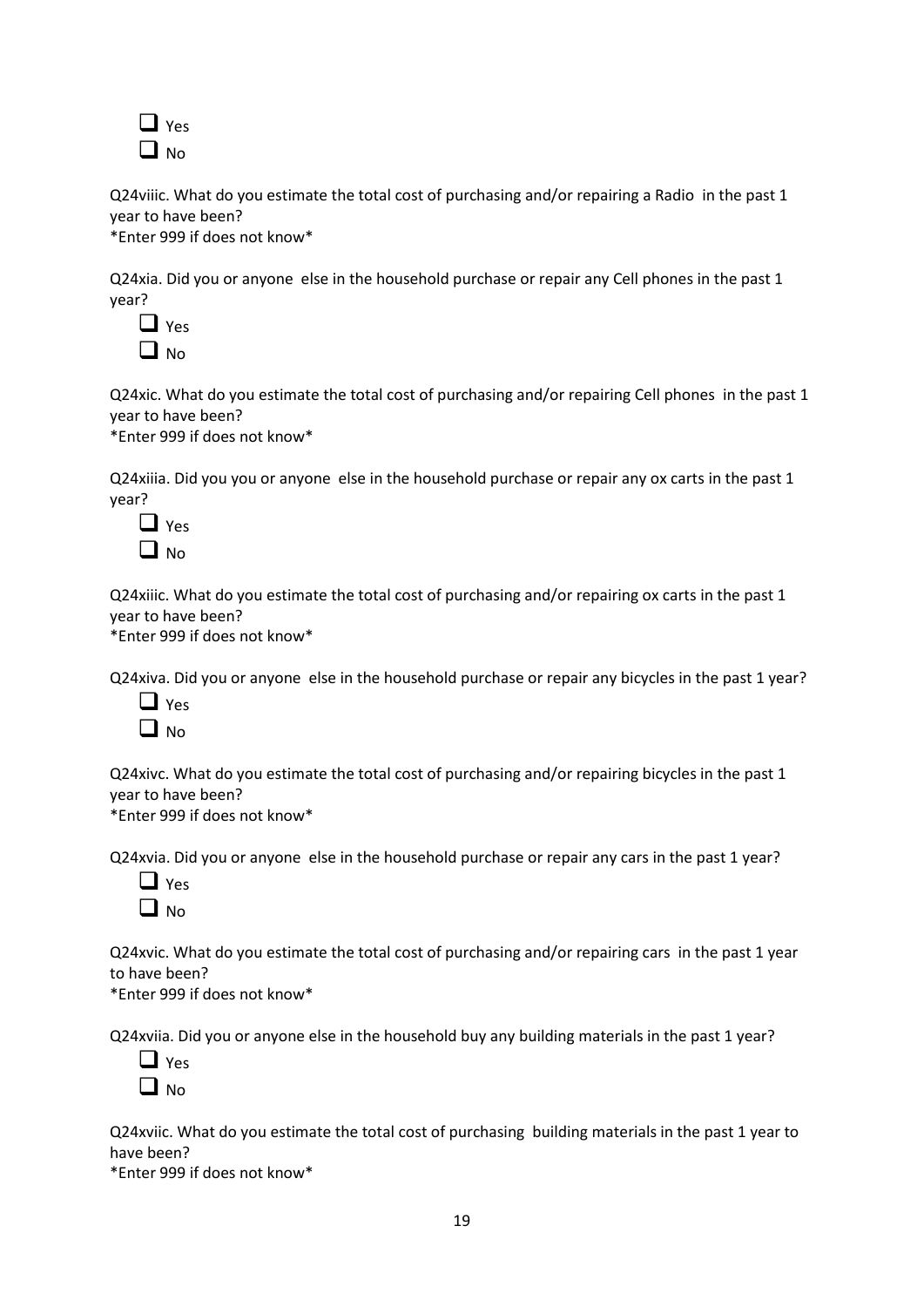Q24xviiia. Did you spend money on maintaining a borehole in the past 1 year?

| I | es |
|---|----|
|   | √ი |

Q24xviiic. What do you estimate the total cost of maintaining the borehole in the past 1 year to have been?

\*Enter 999 if does not know\*

## **F: ATTITUDES**

**We are now moving to the second part of the questionnaire where we will ask questions about your attitudes regarding schooling, contraceptives, marriage and childbearing. I will ask you some questions about your opinion regarding schooling. I am interested in your opinion, and no answers are more correct than others. I am going to read to you a series of statements regarding girls and schooling, sexual issues, marriage and childbearing.**

Q25 Do you think girls have the same chances as boys to find a job if they finish grade 9.

| 1 | es     |
|---|--------|
| L | o<br>N |

❑ Don't Know

Q26 Do you think <output value="/data/preloads\_group/prev\_girl\_name"/> is ready to learn about sexual and reproductive issues (abstinence, controlling sexual desires, condoms, contraceptives).

| Yes   |
|-------|
| l No  |
| Don't |

Q27 Do you feel comfortable talking to <output value="/data/preloads\_group/prev\_girl\_name"/> about romantic relationships and sexual issues?

| $\sqcup$ :   | Yes |
|--------------|-----|
| $\square$ No |     |
|              |     |

❑ Don't Know

Know

Q28 Do you think a grade 8 or 9 girl who is sexually active but not married should be encouraged to use contraceptives, for example injections/pills or condoms.

|   | Y<br>es |
|---|---------|
| L | N٥      |

❑ Don't Know

Q29 Do you think an out-of-school girl who has reached puberty and who is sexually active but not married should be encouraged to use contraceptives, for example injections/pills, condoms.

| $\Box$ Yes        |
|-------------------|
| $\Box$ No         |
| $\Box$ Don't Know |

Q30 Do you think it is harmful for a girl who has reached puberty and who is sexually active but not married to use contraceptives, for example injections/pills.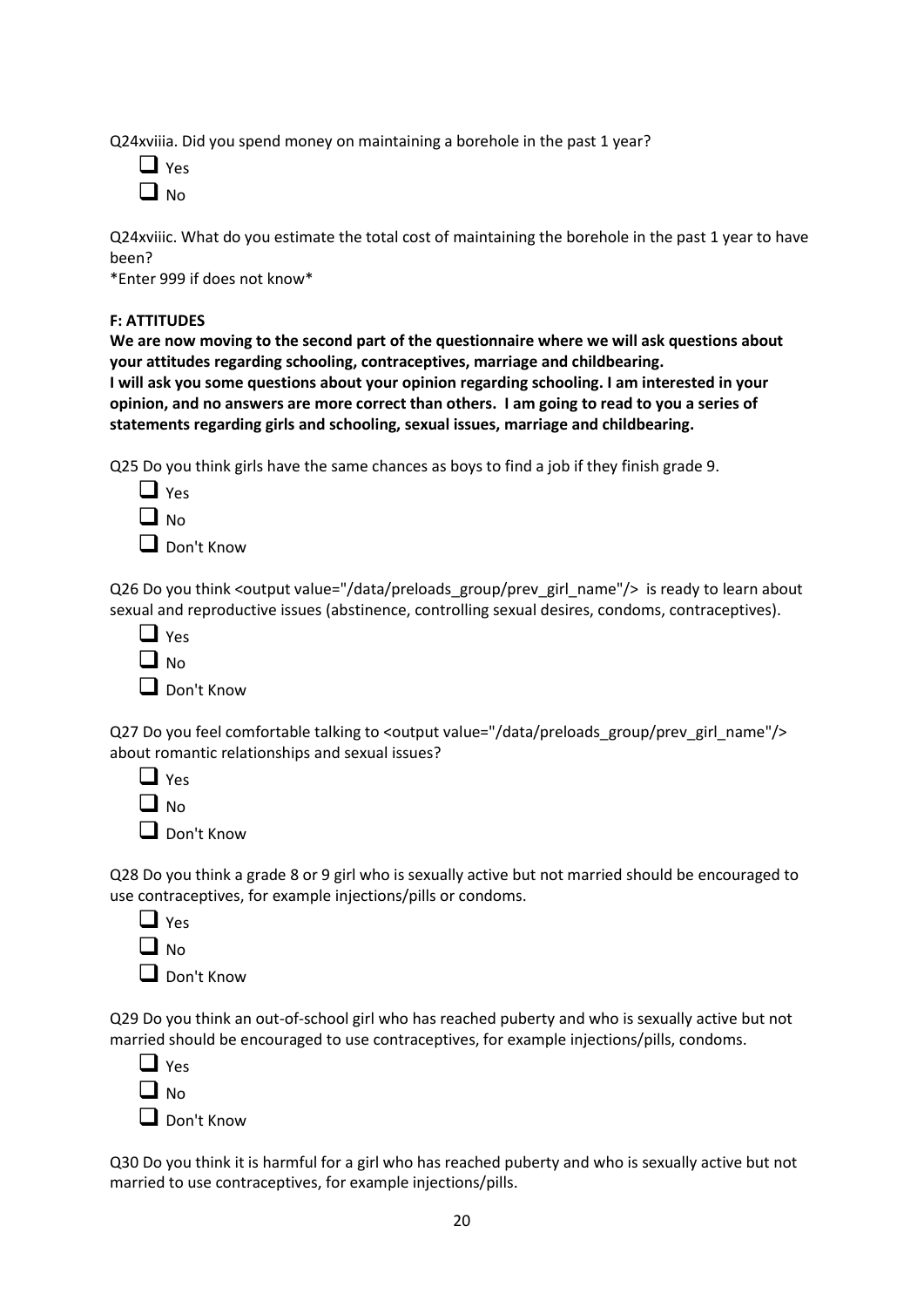

# **Now I have some questions regarding your opinions about when girls should get married.**

Q31a. What do you think are the three most important characteristics of a girl who should be encouraged to get married?

\*Tick the first three responses. If they only give 1 or 2 responses, ask for more characteristics.\*

- $\Box$  out-of-school
- □ pregnant or having a child
- ❑ age
- $\Box$  stature like a grown woman
- $\Box$  reached puberty
- □ economically vulnerable
- $\Box$  economically stable
- $\Box$  orphan
- ❑ other

Q31b. Other, specify

Q32 In your opinion, what is the best age for a girl to get married?

Q33 Do you think a girl who has reached puberty and who is out of school should be encouraged to get married

 $\Box$  Yes  $\Box$  No

❑ Don't Know

## **Then I would like to get your opinion on when it is good for a young girl to have a child.**

34a. What do you think are the three most important characteristics of a girl who can benefit from having a child? The benefits could be increased respect or social status.

\*Tick the first three responses. If they only give 1 or 2 responses, ask for more characteristics.\*

| $\Box$ out-of-school              |
|-----------------------------------|
| $\mathbf{l}$ married              |
| $\Box$ age                        |
| $\Box$ stature like a grown woman |
| $\Box$ reached puberty            |
| $\Box$ economically vulnerable    |
| $\Box$ economically stable        |
| $\Box$ orphan                     |
| other                             |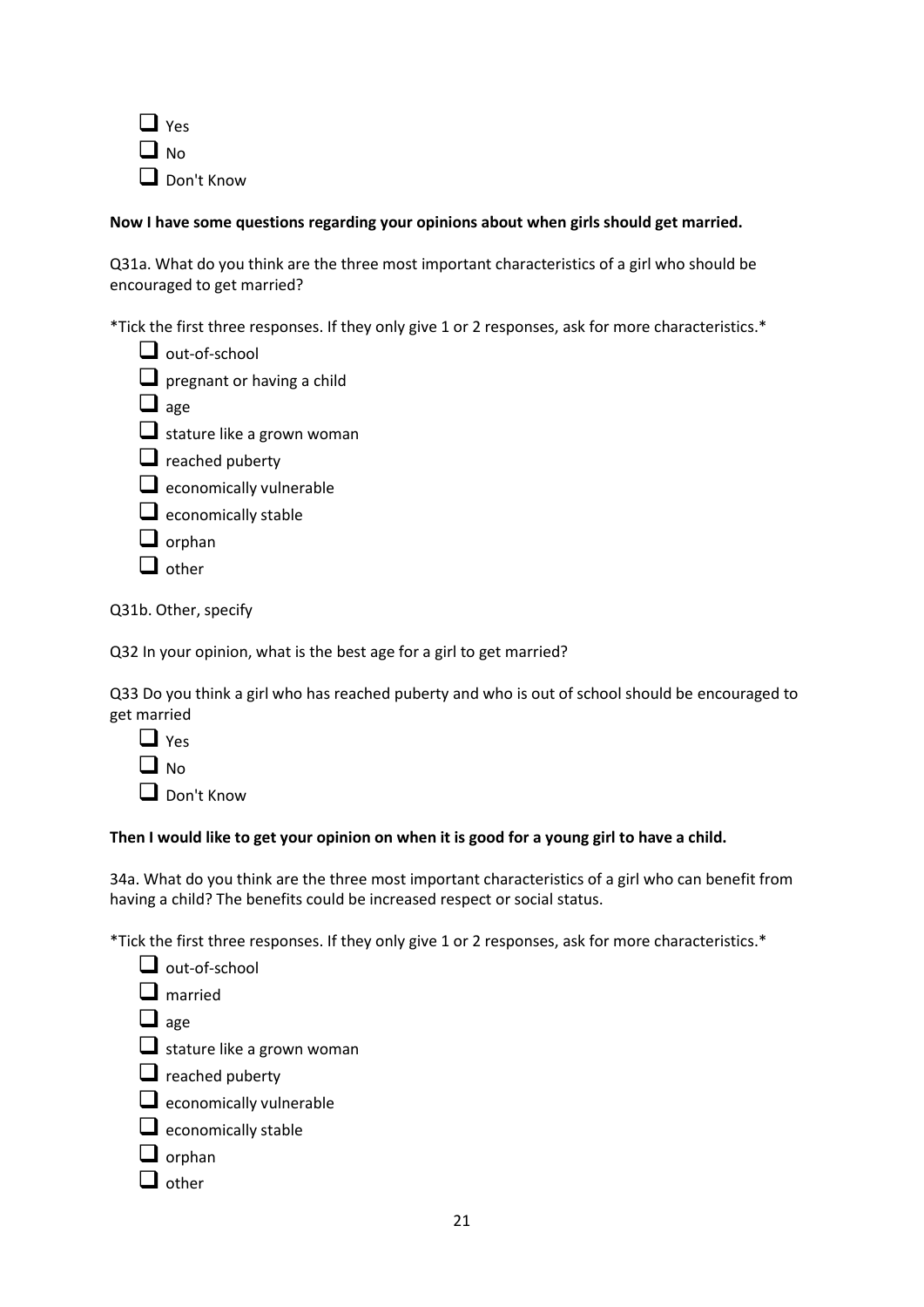Q34b. Other, specify

Q35 Do you think unmarried girls who have reached puberty and who have a child are treated with more respect than girls of the same age who do not have a child.

|   | es<br>γ۰ |
|---|----------|
| I | No       |
|   |          |

❑ Don't Know

Q36 Do you think unmarried girls who have reached puberty and who have a child are a significant economic burden to their family.

| Yes          |  |
|--------------|--|
| $\square$ No |  |
|              |  |

❑ Don't Know

**I will now ask you questions about health insurance/medical scheme.**

**Health insurance (Medical scheme) means a household contributes a certain amount of money for healthcare each month even when there is no one who is sick so that when any member gets sick he/she can receive free healthcare services simply by showing an insurance card without paying anything at the facility. It may help to protect the household from paying large amounts of money that at times may force the household to sell properties in the event of a serious illness.**

**In relation to this, I have some questions about health insurance.**

Q37a. Does your household currently make monthly contributions to a health insurance/medical scheme?



❑ Don't Know

Q37b. How much do you pay per year for the medical scheme? \*Enter 999 if does not know\*

Q38. If you were to contribute a certain amount of money for health insurance each month to ensure that all members of your household receive free healthcare services, how much would you be willing to contribute per month?

\*If the respondent does not know, enter 99\*

Q39 Have you or any member of your household ever attended any RISE meetings?

|--|

❑ I don't know

Q40 How many RISE meetings have you attended in the last 6 months?

\*If the respondent does not remember, enter 99\* list phone numbers

Which phone number may we use if we want to get in touch with you at a later point in time?